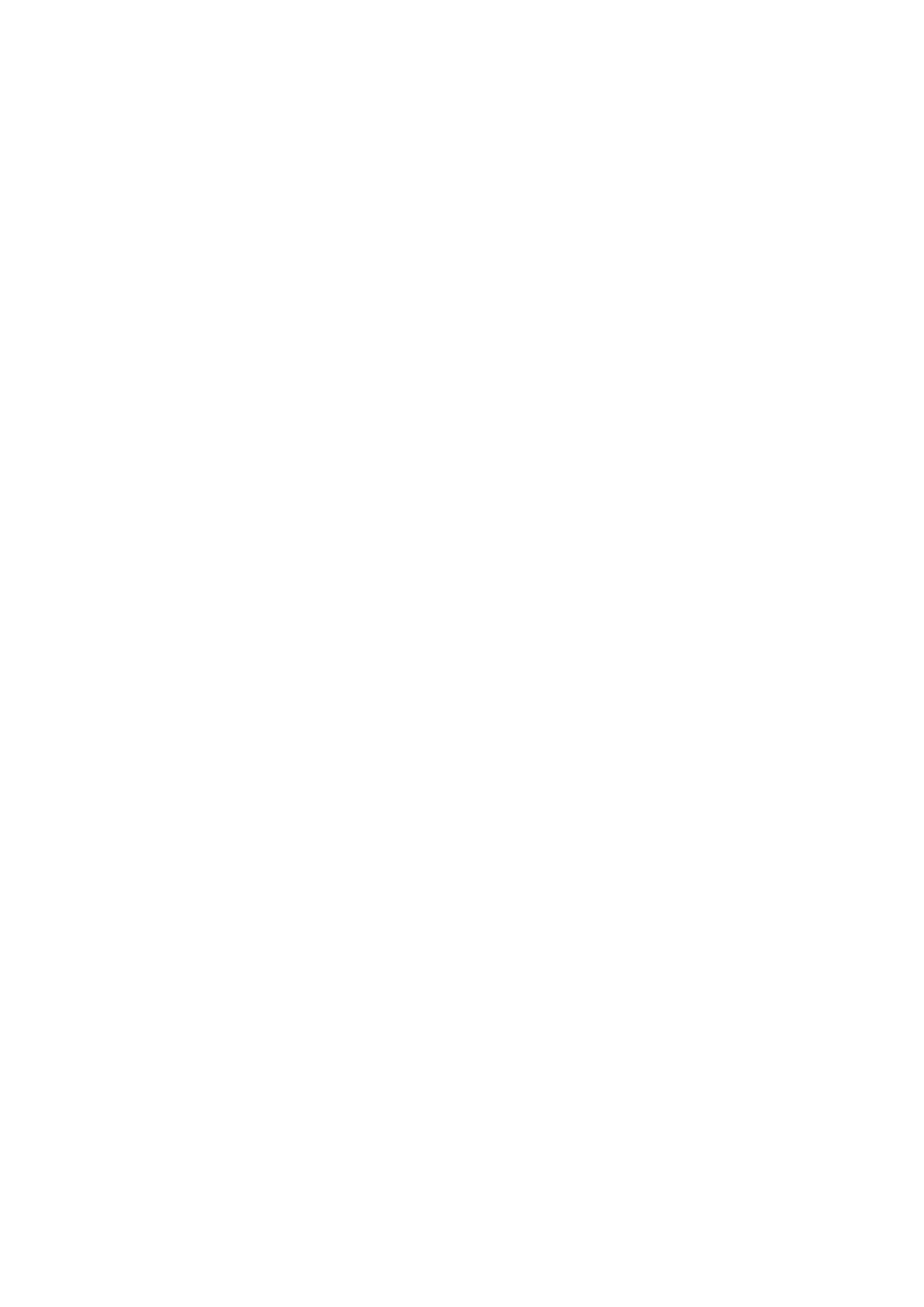



# **Contents**

|                | The report contains the following sections:            |                |
|----------------|--------------------------------------------------------|----------------|
|                | Introduction                                           | $\overline{2}$ |
| 1.             | Data summary by country and employment sector          | 3              |
| 2.             | Main findings across countries and employment sectors  | 4              |
|                | Common findings<br>п                                   | 4              |
|                | Key differences<br>$\blacksquare$                      | 12             |
| 3.             | Migrant worker profiles by country                     | 15             |
|                | Italy<br>п                                             | 15             |
|                | Germany<br>п                                           | 16             |
|                | Portugal<br>п                                          | 17             |
| 4.             | Types of work and tasks by employment sector           | 19             |
|                | Types of work<br>٠                                     | 19             |
|                | Tasks by employment sector<br>п                        | 21             |
| 5.             | A summary of the main findings                         | 26             |
|                | Language knowledge<br>٠                                | 26             |
|                | <b>Training</b><br>$\blacksquare$                      | 26             |
|                | Finding a job<br>٠                                     | 27             |
| 6.             | Recommendations for best practice and further research | 27             |
|                | Additional language training<br>٠                      | 27             |
|                | Further research into multilingualism<br>٠             | 27             |
|                | Further research into integration<br>٠                 | 28             |
|                | Increased communication between stakeholders<br>٠      | 28             |
|                | Further research into recruitment practices<br>п       | 28             |
| 7 <sub>1</sub> | Conclusion                                             | 29             |
|                | Acknowledgements                                       | 30             |
|                |                                                        |                |



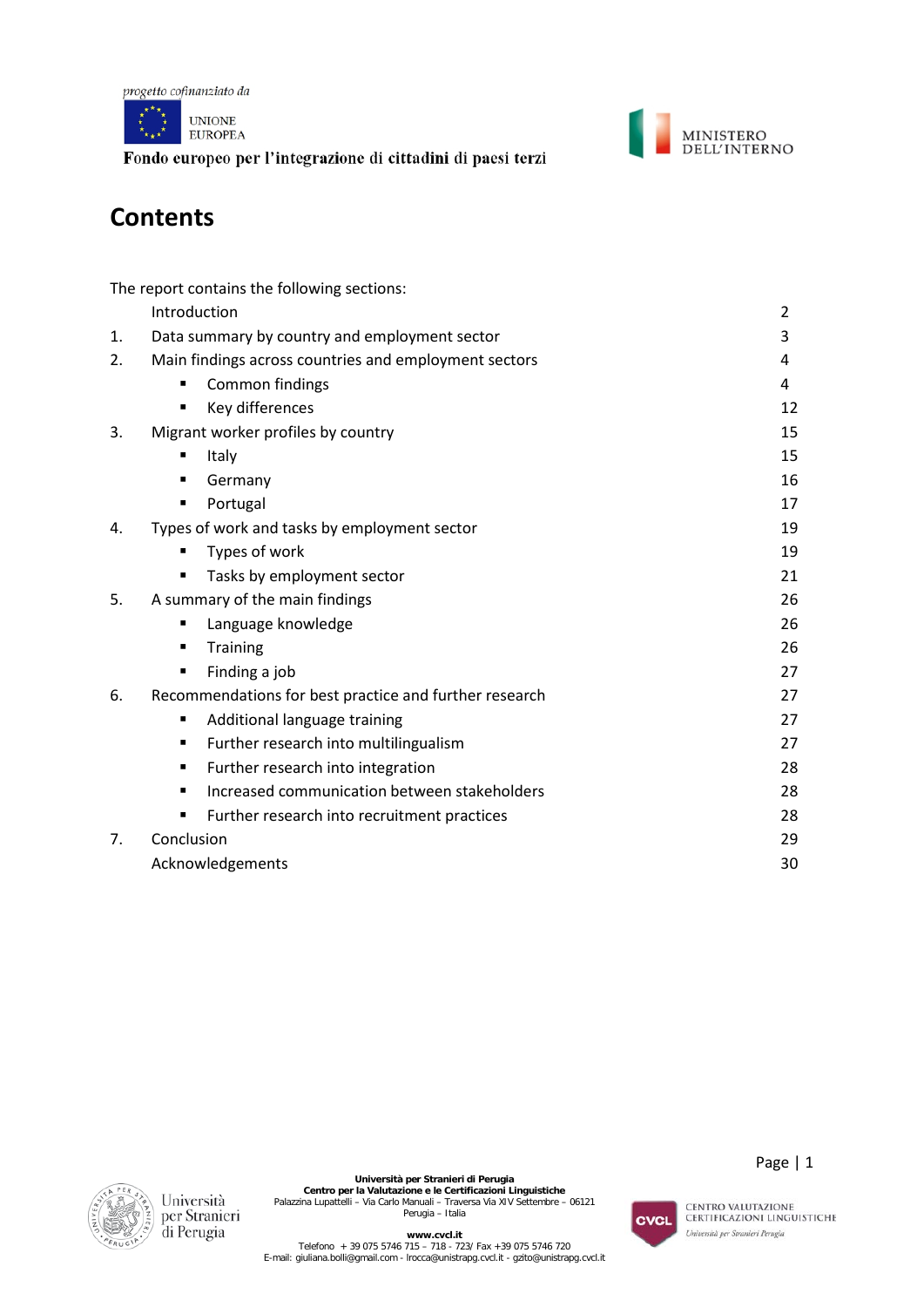



# **Introduction**

This report summarizes the findings of a research project into the language skills of migrant workers in Italy, Germany and Portugal. More specifically it examines the attitudes, beliefs and opinions of migrant worker employees towards the use of the language of the official country where they are employed, which is respectively Italian, German or Portuguese. It also investigates the attitude of their employers towards the language skills of third-country workers and their beliefs about the level of skills required in the workplace. Employees and employers taking part in the survey represent four sectors: industry, construction, catering and services.

This project has been financed by the European Fund for the Integration of third-country nationals. The aim of the project is to develop recommendations of good practice for the professional development of migrant workers, the improvement of their competencies, conditions and security, and ultimately to contribute a potential increase in the number of migrants employed from thirdcountries.

The three organisations who collaborated on the data collection of the report are: the University of Perugia – CVCL (Centro per la Valutazione e le Certificazioni Linguistiche), the Goethe-Institut, and Universidade de Lisboa- CAPLE (Centro de Avaliação do Português Língua Estrangeira). The statistical analysis was carried out by Cambridge English Language Assessment.





Page | 2

CENTRO VALUTAZIONE **CERTIFICAZIONI LINGUISTICHE** Università per Stranieri Perugia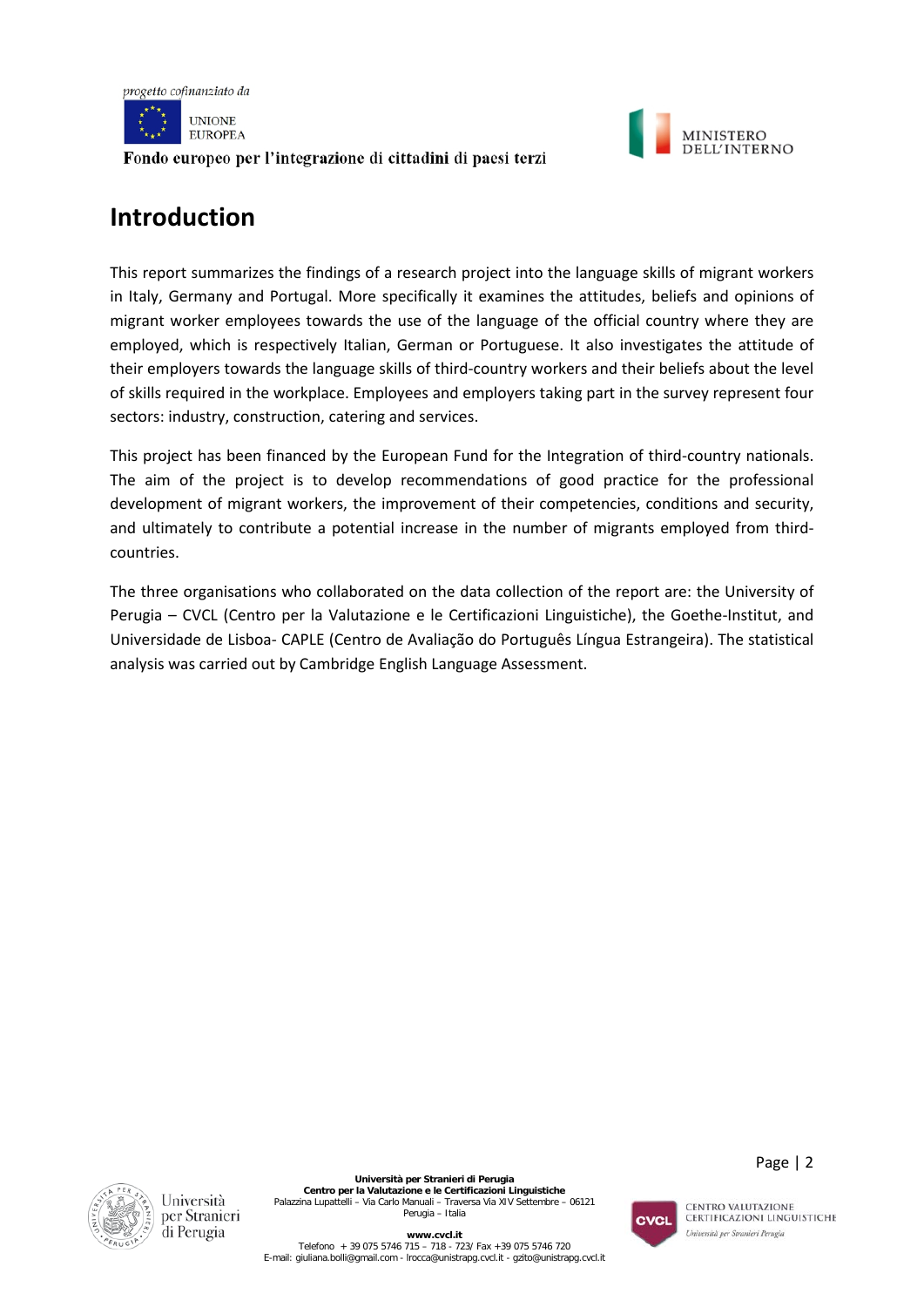



#### **1. Data summary by country and employment sector**

The report is based on the data from two questionnaires which was collected in March 2014. Each of the three organisations, CVCL, The Goethe Institute and CAPLE, distributed questionnaires to employers, and to employees. The total number of questionnaires completed was 18 employer questionnaires and 333 employee questionnaires. The data was analysed by Cambridge English Language Assessment in March 2014 and the report finalised in April 2014. The main findings will be presented in Rome in June 2014.

An overview of the employees taking part in the study is shown below in terms of the breakdown by number of employees per country and employment sector<sup>[1](#page-4-0)</sup>.

| Country                                 |                            |                          |  |  |  |
|-----------------------------------------|----------------------------|--------------------------|--|--|--|
| <b>Answer options</b>                   | <b>Response</b><br>percent | <b>Response</b><br>count |  |  |  |
| Germany<br>Italy<br>Portugal            | 35.1%<br>15.3%<br>49.5%    | 117<br>51<br>165         |  |  |  |
|                                         | answered question          | 333                      |  |  |  |
| Professional sector of the interviewee: |                            |                          |  |  |  |
| <b>Answer options</b>                   | <b>Response</b><br>percent | <b>Response</b><br>count |  |  |  |
| Construction                            | 22.3%                      | 74                       |  |  |  |
| Industry                                | 16.3%                      | 54                       |  |  |  |
| Catering                                | 31.3%                      | 104                      |  |  |  |
| <b>Services</b>                         | 30.1%                      | 100                      |  |  |  |
|                                         | answered question          | 332                      |  |  |  |

*Note: Percentages in tables may not sum to 100 due to rounding.*



 $\overline{\phantom{a}}$ 



<span id="page-4-0"></span> $1$  The Italian sample is smaller when compared to the German and the Portuguese ones. It was collected at the very beginning of the operational phase of the Project, following the Project Indicators. Both Goethe Institut and the University of Lisbon enlarged their sample independently from the Project indicators. This was, of course, an important contribution.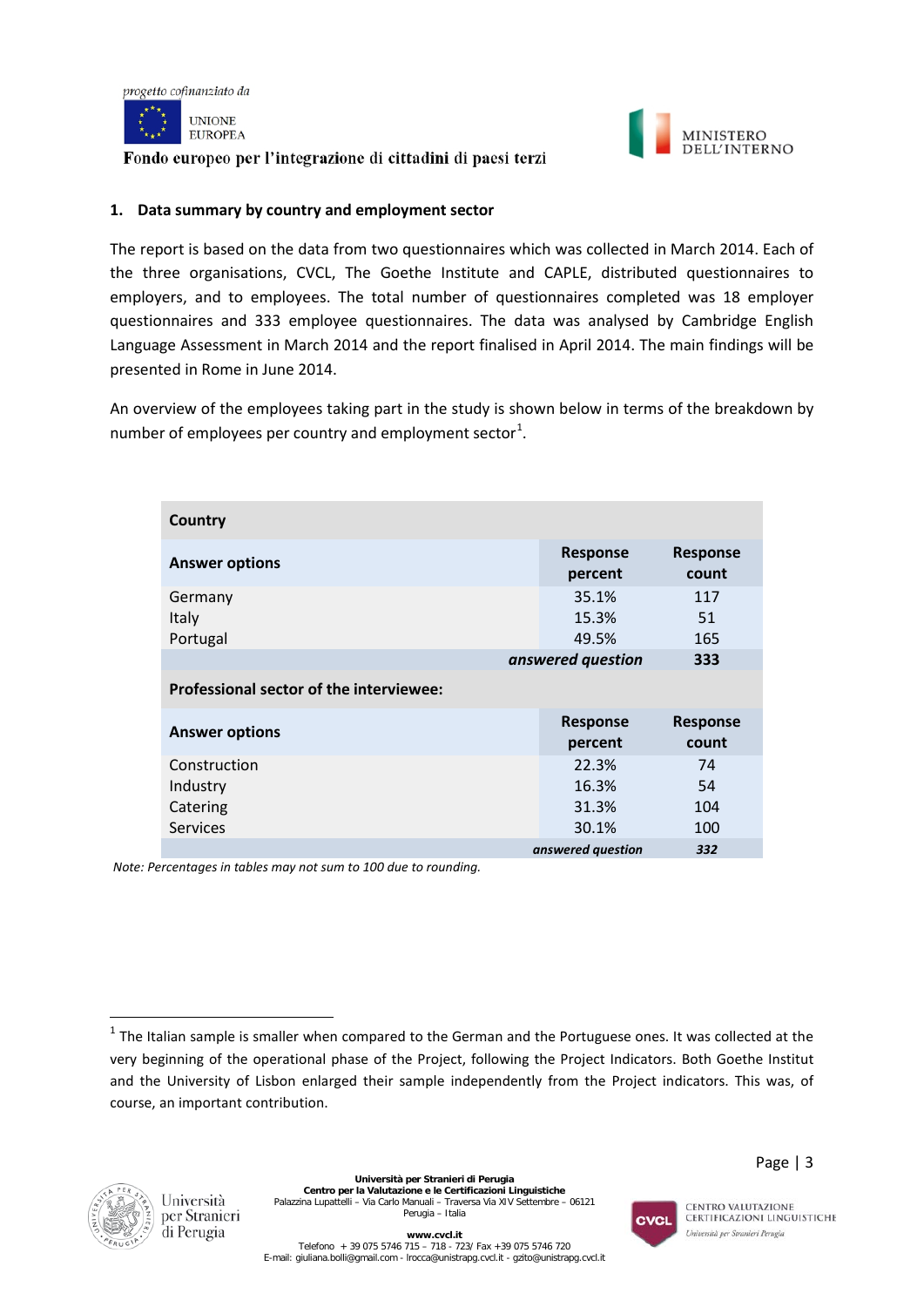



# **2. Main findings across countries and employment sectors**

**2.1. Common findings**

# **General demographic information**

The majority of employees have lived in the host country for more than 10 years, have 9-15 years of education and hold a residence permit. The two largest age groups are 36-45 and 26-35.

| Age in years          |                            |                          |
|-----------------------|----------------------------|--------------------------|
| <b>Answer options</b> | <b>Response</b><br>percent | <b>Response</b><br>count |
| $16-17$               | 0.6%                       | $\overline{2}$           |
| 18-25                 | 14.2%                      | 47                       |
| $26 - 35$             | 29.3%                      | 97                       |
| $36 - 45$             | 32.9%                      | 109                      |
| 46-55                 | 18.7%                      | 62                       |
| 56-65                 | 4.2%                       | 14                       |
| Over <sub>65</sub>    | 0.0%                       | $\Omega$                 |
|                       | answered question          | 331                      |

The employers are evenly split between the construction, catering and services sectors, with a smaller number working in industry. The largest group (50%) are owners or the chairman of the company, with the other half holding a range of senior positions. The most common number of migrant workers is 1-12 in half the companies, with a larger number in the remaining 50%.

| Total number of workers from third countries currently employed in your<br>company |                            |                          |
|------------------------------------------------------------------------------------|----------------------------|--------------------------|
| <b>Answer options</b>                                                              | <b>Response</b><br>percent | <b>Response</b><br>count |
| $1 - 12$                                                                           | 50.0%                      | 9                        |
| $13 - 24$                                                                          | 16.7%                      | 3                        |
| $25 - 50$                                                                          | 16.7%                      | 3                        |
| More than 50                                                                       | 16.7%                      | 3                        |
|                                                                                    | answered question          | 18                       |

# **The employment sector**

Looking at the employment sector in more detail, the top three most common jobs are a skilled construction worker, a driver in the construction industry, and a cooking assistant or dishwasher. 60.8% are on a permanent contract and 27.9% have a fixed-term contract. For all countries and employment sectors, most employees (62.6%) found their job through a friend or relative and reported that willingness to accept flexible working conditions was the most important factor in being given their job. Employers also report the majority of workers are recruited through





Università per Stranieri di Perugia

**Università per Stranieri di Perugia Centro per la Valutazione e le Certificazioni Linguistiche** Palazzina Lupattelli – Via Carlo Manuali – Traversa Via XIV Settembre – 06121 Perugia – Italia

E-mail[: giuliana.bolli@gmail.com](mailto:giuliana.bolli@gmail.com) - lrocca@unistrapg.cvcl.it - [gzito@unistrapg.cvcl.it](mailto:gzito@unistrapg.cvcl.it)

**www.cvcl.it**  Telefono + 39 075 5746 715 – 718 - 723/ Fax +39 075 5746 720

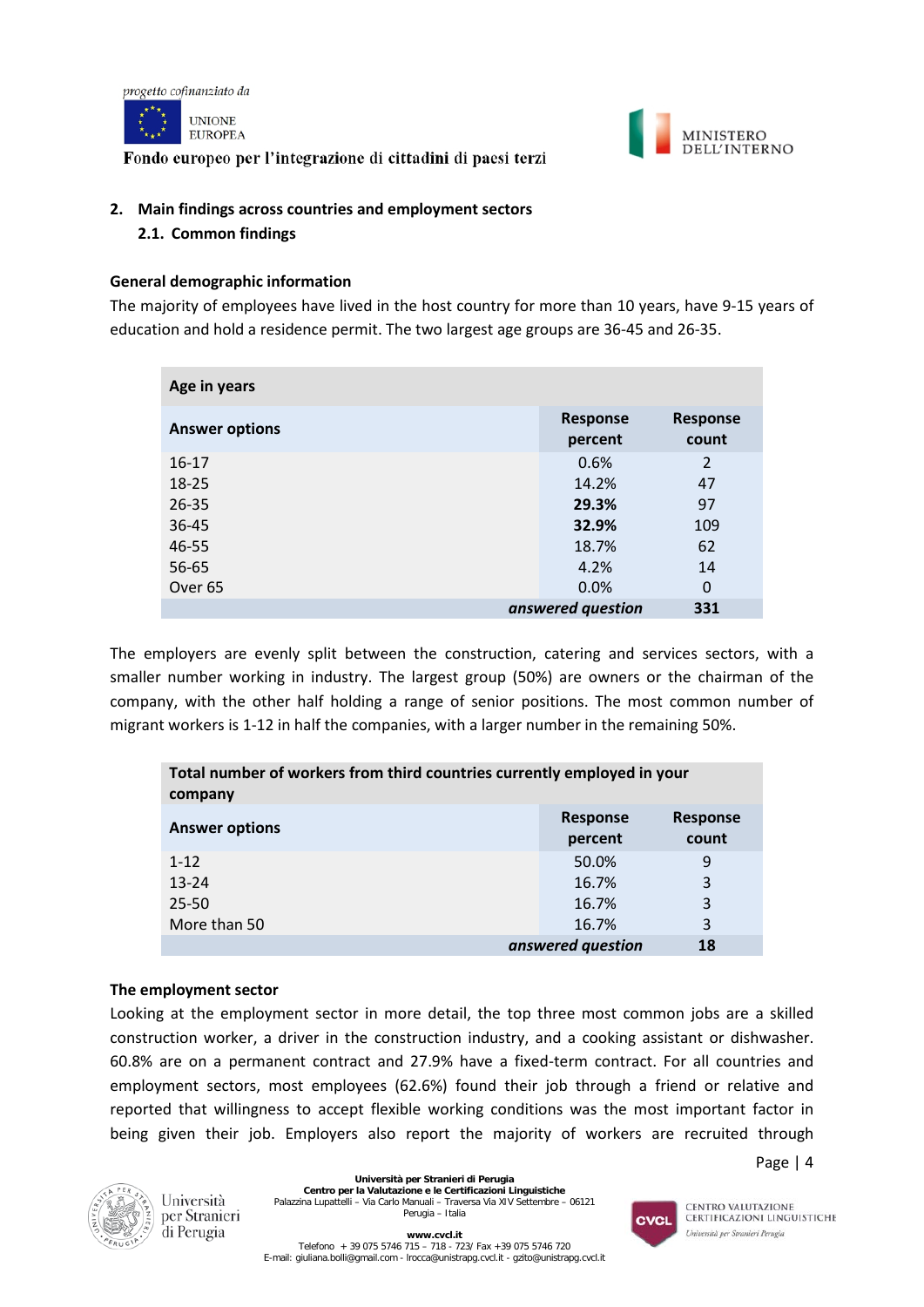



information provided by another worker, with a smaller number being recruited through a job adverts, a job centre, or agencies.

| How demand and supply are matched                                                      |                            |                          |
|----------------------------------------------------------------------------------------|----------------------------|--------------------------|
| <b>Answer options</b>                                                                  | <b>Response</b><br>percent | <b>Response</b><br>count |
| Through a job centre                                                                   | 29.4%                      | 5                        |
| Through temporary employment agencies                                                  | 23.5%                      | 4                        |
| Through information provided by another worker<br>who is already employed              | 88.2%                      | 15                       |
| Through voluntary associations                                                         | 5.9%                       | $\mathbf{1}$             |
| Through social cooperatives                                                            | 5.9%                       | $\mathbf{1}$             |
| By checking listings of people seeking employment<br>(local press, websites etc)       | 23.5%                      | 4                        |
| By placing a listing in the 'Jobs Offered' columns<br>(press, websites, radio, TV etc) | 35.3%                      | 6                        |
|                                                                                        | answered question          | 17                       |

55% of employees stated they did have to demonstrate their knowledge of the language as part of the hiring process and 78.9% of those who did, said they did this by attending an interview in the host country language. Employers report the firm ascertains knowledge of the required language by an oral examination; however language use at interview was not given as an option to the employers, so this may in fact be the same as reported by the employees.

According to employers, the main reason for contact between the company and the workers is because they accept less skilled work. Reasons for termination of employment are that the worker was ill-suited to the tasks assigned, or that the worker resigned. It is rarely because of poor language skills, as detailed in thefollowing table.





Page | 5

CENTRO VALUTAZIONE **CERTIFICAZIONI LINGUISTICHE** Università per Stranieri Perugia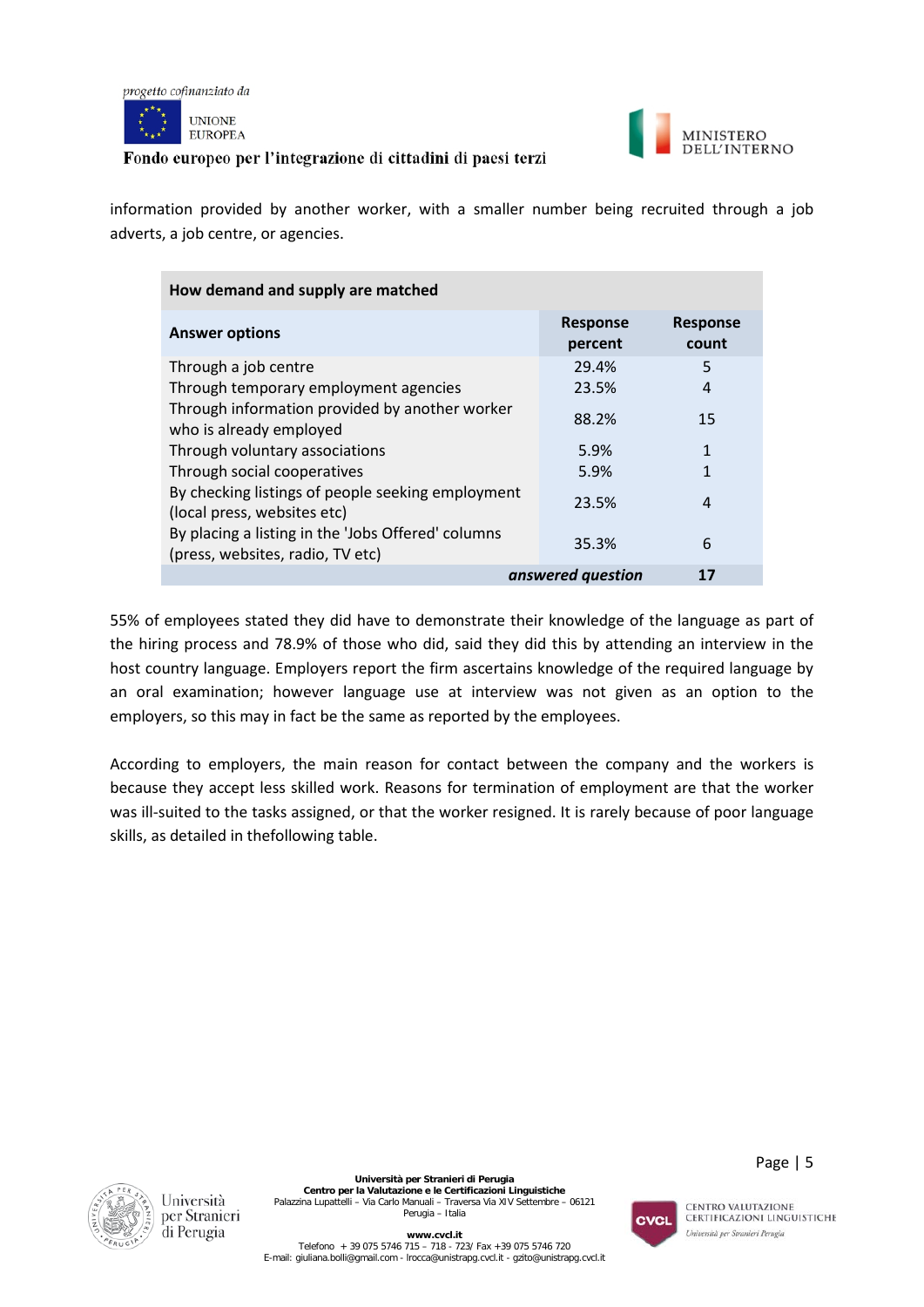





| Reasons for termination of the employment relationship. Indicate the reasons<br>that led to the eventual termination of the relationship between your company<br>and the workers |                            |                          |
|----------------------------------------------------------------------------------------------------------------------------------------------------------------------------------|----------------------------|--------------------------|
| <b>Answer options</b>                                                                                                                                                            | <b>Response</b><br>percent | <b>Response</b><br>count |
| The worker resigned                                                                                                                                                              | 57.1%                      | 8                        |
| It was determined that the worker was ill-suited to<br>tasks that were assigned                                                                                                  | 64.3%                      | 9                        |
| The worker failed to integrate in the workplace                                                                                                                                  | 42.9%                      | 6                        |
| Impossible to provide the worker with stable<br>employment                                                                                                                       | 21.4%                      | 3                        |
| Reduction in available jobs                                                                                                                                                      | 28.6%                      | 4                        |
| Poor knowledge of the Host Country language                                                                                                                                      | 14.3%                      | $\overline{2}$           |

# **Nationality and language skills**

The most common country of birth overall was Ukraine, but this is not the case when looking at individual countries. There was no common mother tongue across the three countries.

*answered question* **14**

Other 2012 **1** 2.1% 1

Employees were asked to rate their proficiency in the host country language in general terms and also with respect to individual skills. Employees were positive, with over half rating themselves as good (50.61%) and roughly a quarter rating themselves as either satisfactory (24.1%) or very good (21.34%). The majority felt they could understand it well when reading, listening or speaking, and could write to a satisfactory level. At the time of recruitment the employer perception of the level of knowledge is described as either sufficient (72.2%) or good (27.8%), indicating a similar perception.

| Language ability by skill               |                  |              |      |                     |                          |
|-----------------------------------------|------------------|--------------|------|---------------------|--------------------------|
| <b>Answer options</b>                   | Not very<br>well | Satisfactory | Well | <b>Very</b><br>well | <b>Response</b><br>count |
| You can understand it when<br>reading   | 13               | 75           | 135  | 100                 | 323                      |
| You can understand it when<br>listening | 7                | 52           | 145  | 120                 | 324                      |
| You can speak it                        | 11               | 75           | 151  | 88                  | 325                      |
| You can write it                        | 35               | 114          | 117  | 57                  | 323                      |
|                                         |                  |              |      | answered question   | 329                      |



**Università per Stranieri di Perugia Centro per la Valutazione e le Certificazioni Linguistiche** Palazzina Lupattelli – Via Carlo Manuali – Traversa Via XIV Settembre – 06121 Perugia – Italia



CENTRO VALUTAZIONE **CERTIFICAZIONI LINGUISTICHE** Università per Stranieri Perugia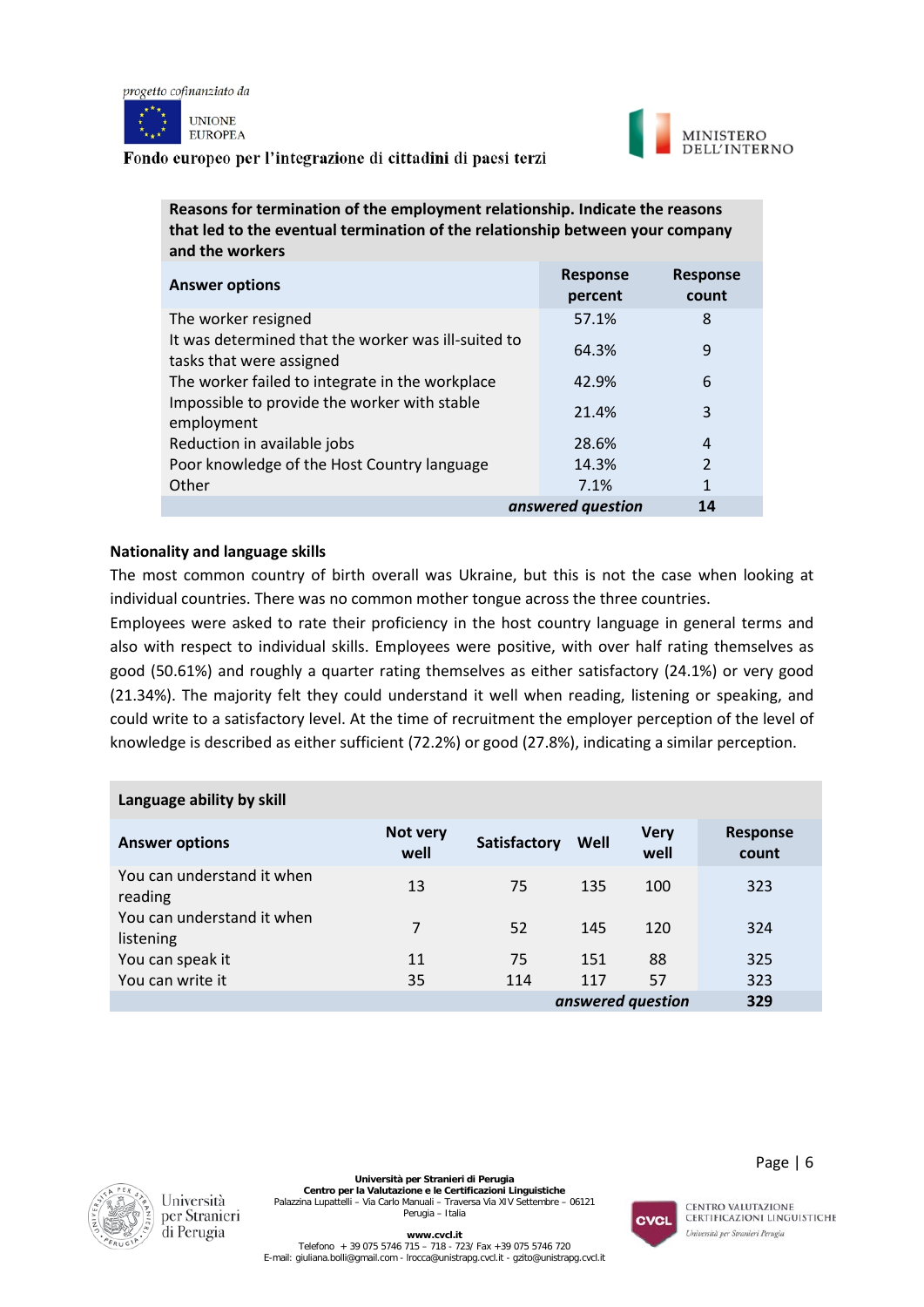

**UNIONE EUROPEA** 

# Fondo europeo per l'integrazione di cittadini di paesi terzi



# **Language use in the workplace**

Moving onto the use of the language in their current job, employees report that the most important skills is reading, closely followed by speaking. However most report that they have to listen and speak most frequently. Employers rate listening and speaking as highly important to perform duties in their company.

| <b>Answer options</b>        | Not very<br>important | <b>Satisfactory</b> | Important | <b>Very</b><br>important | <b>Response</b><br>count |
|------------------------------|-----------------------|---------------------|-----------|--------------------------|--------------------------|
| To understand when listening | 25                    | 48                  | 83        | 161                      | 317                      |
| To understand when reading   | 6                     | 22                  | 81        | 212                      | 321                      |
| To know how to speak         | 8                     | 26                  | 95        | 193                      | 322                      |
| To know how to write         | 38                    | 66                  | 93        | 120                      | 317                      |
|                              |                       |                     |           | answered question        | 328                      |

**Think about the host country language and your current job. How important is it for you:**

#### **Think about your day at work. How often do you have to:**

| <b>Answer options</b> | <b>Never</b> | <b>Sometimes</b> | Often             | <b>Always</b> | Response<br>count |
|-----------------------|--------------|------------------|-------------------|---------------|-------------------|
| Read                  | 13           | 122              | 86                | 98            | 319               |
| Listen                | 3            | 29               | 78                | 209           | 319               |
| Speak                 | 5            | 27               | 85                | 202           | 319               |
| Write                 | 36           | 141              | 68                | 66            | 311               |
|                       |              |                  | answered question |               | 324               |

When asked to indicate which skills they consider of greatest importance in their job, overall the top five were understanding instructions given orally, speaking to colleagues and superiors, understanding written instructions and speaking to clients. This supports employee perception of reading and speaking as the most important skills. Results differed slightly by sector. These small differences reflect the working environments. The overall findings reflect the common ground between different jobs across employment sectors. Employers also highlighted understanding instructions and communicating with colleagues and superiors as the most important skills.





CENTRO VALUTAZIONE **CERTIFICAZIONI LINGUISTICHE** 

Università per Stranieri Perugia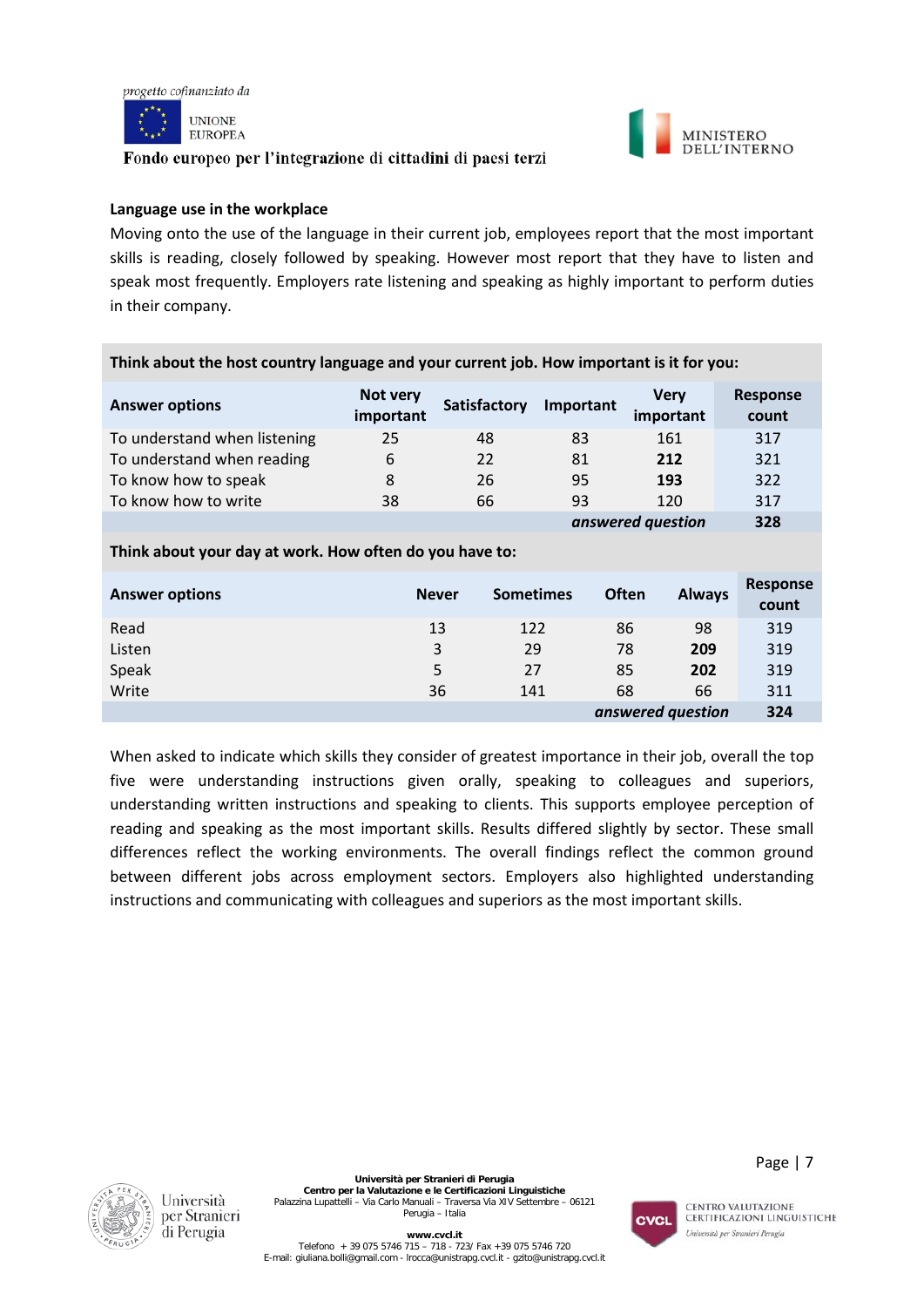



| <b>Skills at work</b>                                                                                      | <b>Not</b><br>necessary | Not very<br>important | Important | <b>Very</b><br>important | Response<br>count |
|------------------------------------------------------------------------------------------------------------|-------------------------|-----------------------|-----------|--------------------------|-------------------|
| Understand instructions given orally                                                                       | 9                       | 19                    | 142       | 158                      | 328               |
| Speak to your colleagues                                                                                   | 16                      | 32                    | 138       | 139                      | 325               |
| Speak to your superiors                                                                                    | 18                      | 32                    | 143       | 129                      | 322               |
| Understand written instructions                                                                            | 13                      | 69                    | 134       | 112                      | $\,8\,$           |
| Speak to clients                                                                                           | 81                      | 42                    | 91        | 107                      | $\mathbf{1}$      |
| Understand written warnings                                                                                | 18                      | 58                    | 145       | 104                      | 325               |
| Understand internal notices and<br>warning signs                                                           | 24                      | 64                    | 132       | 99                       | 319               |
| Conduct telephone conversations                                                                            | 61                      | 57                    | 117       | 89                       | $\overline{4}$    |
| Use a computer, tablet, mobile phone<br>etc                                                                | 107                     | 59                    | 71        | 86                       | 323               |
| Understand price lists/menus                                                                               | 70                      | 60                    | 104       | 81                       | 315               |
| Fill out forms                                                                                             | 77                      | 66                    | 100       | 80                       | 323               |
| Understand manuals/catalogues                                                                              | 58                      | 73                    | 121       | 74                       | 326               |
| Give orders/provide explanations to<br>others                                                              | 41                      | 83                    | 120       | 74                       | 318               |
| Understand warnings and<br>audio/visual announcements                                                      | 79                      | 64                    | 111       | 68                       | 322               |
| Interact verbally with employees from<br>other offices (public administration,<br>banks, post offices etc) | 91                      | 70                    | 92        | 68                       | 321               |
| Write e-mails                                                                                              | 133                     | 54                    | 67        | 67                       | 321               |
| Speak to suppliers and<br>representatives                                                                  | 107                     | 51                    | 92        | 66                       | 316               |
| Produce receipts                                                                                           | 138                     | 55                    | 75        | 56                       | $\overline{4}$    |
| Write letters, registered letters etc                                                                      | 136                     | 59                    | 74        | 55                       | 324               |
| Use programs for calculation                                                                               | 136                     | 57                    | 71        | 53                       | 317               |
| Navigate the Internet                                                                                      | 130                     | 58                    | 81        | 53                       | 322               |
| Produce a list/report                                                                                      | 81                      | 70                    | 121       | 50                       | 322               |
| Write faxes                                                                                                | 174                     | 52                    | 51        | 42                       | 319               |
| Describe a menu                                                                                            | 148                     | 64                    | 66        | 41                       | 319               |
| Describe a sales proposal                                                                                  | 144                     | 64                    | 70        | 38                       | 316               |
| Make orders online                                                                                         | 172                     | 60                    | 51        | 36                       | 319               |
|                                                                                                            |                         |                       |           | answered question        | 331               |

A high percentage of employees (85%) said it was important to know technical terms, and these were ranked as fundamental or important by the majority of employees and employers across all four skills, although writing was rated less important overall than the other skills.

When asked about use of any other languages in the workplace, 54.8% of employees reported using another language when talking to colleagues. The language used to speak to colleagues was most commonly the mother tongue of the employee. Only 24% reported using another language when



Università per Stranieri di Perugia

**Università per Stranieri di Perugia Centro per la Valutazione e le Certificazioni Linguistiche** Palazzina Lupattelli – Via Carlo Manuali – Traversa Via XIV Settembre – 06121 Perugia – Italia

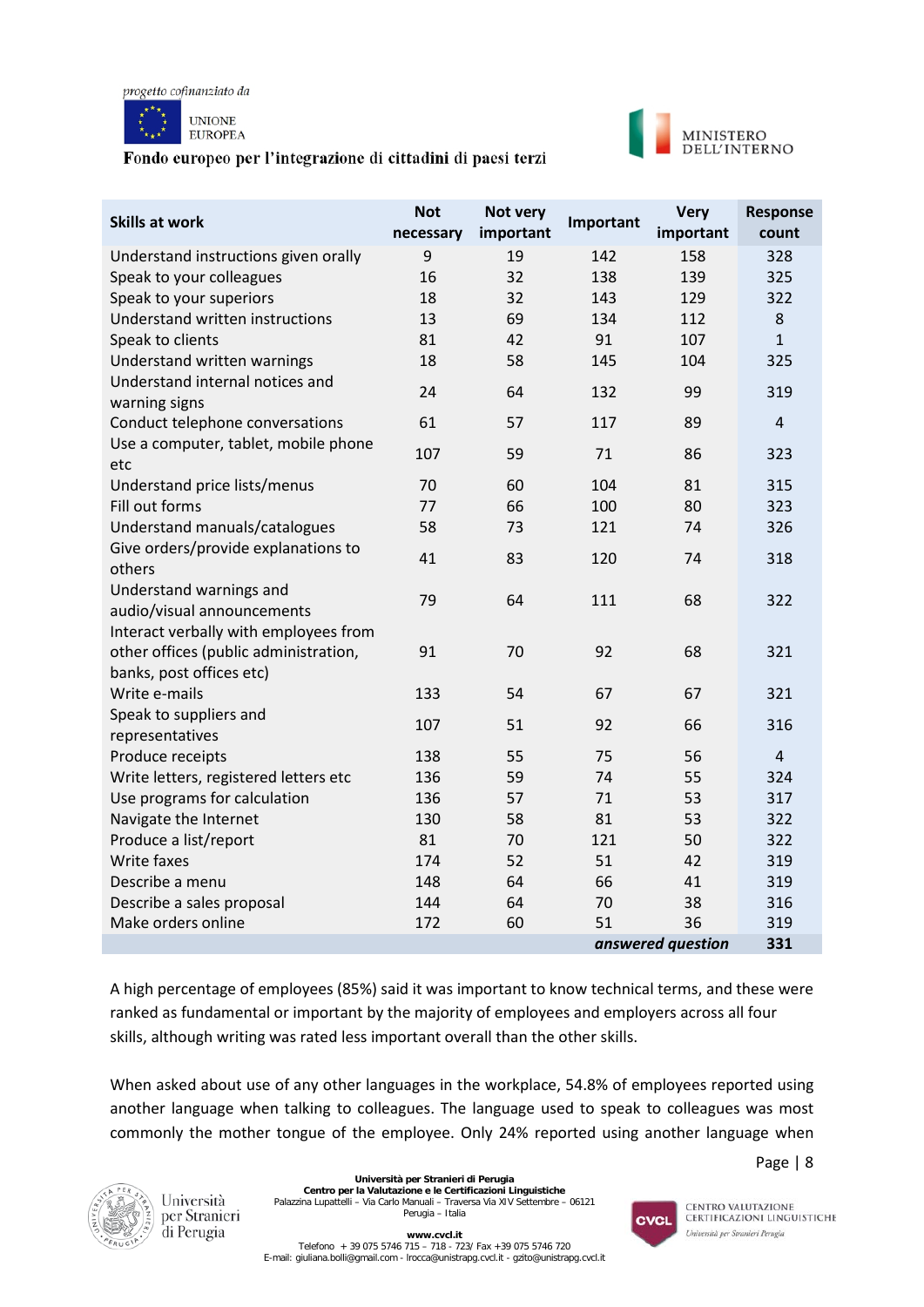



talking to superiors, which was usually a common mother tongue, or English. When speaking to employers, 76% used the host country language. English is the only language mentioned as an alternative used by employers to the host country language when talking to employees. Employers all report using mainly informal language when they speak to their workers, when the employees speak to them, and to their colleagues.

The table below shows how important employees think it is, overall, to know the host country language in terms of different aspects of the job. Combining ratings of very important and important together, the most important factors are being the ability to perform your job well, to become better integrated in the work environment and to improve their level of professional competence. The ranking of aspects was the same in the catering sector but others differed slightly. In industry, performing your job well and improving professional competence were rated equally highly, followed by integration in the work environment. In construction, performing the job well was rated first, with integration and professional progress rated equally important. In the services sector, integration was rated most highly, followed by performing the job well, being respected and progressing professionally. Employers had slightly different options but rated improving professional skills most highly, followed by having a greater awareness of their rights and duties, and performing their job properly. This reflects the similar views of the employees.

| Ranking of options: 1=The highest<br>ranking option          | <b>Employees</b><br>overall | <b>Catering</b> | <b>Construction</b> | Industry | <b>Services</b> |
|--------------------------------------------------------------|-----------------------------|-----------------|---------------------|----------|-----------------|
| To perform your job well                                     | $\mathbf{1}$                |                 |                     |          | $\mathcal{P}$   |
| To become better integrated in your<br>work environment      | 2                           |                 | $\overline{2}$      | 3        |                 |
| To improve your level of professional<br>competence          | 3                           | 3               | 6                   |          | 5               |
| To make progress in your professional<br>career              | 4                           | 6               | 2                   | 4        | 3               |
| To ensure you are respected more in<br>your work environment | 4                           | 5               | 4                   | 4        | 3               |
| To operate safely in your work<br>environment                | 6                           | 4               | 4                   | 6        | 6               |

#### **In your opinion, how important is it to know the HC language?**



**Università per Stranieri di Perugia Centro per la Valutazione e le Certificazioni Linguistiche** Palazzina Lupattelli – Via Carlo Manuali – Traversa Via XIV Settembre – 06121 Perugia – Italia



CENTRO VALUTAZIONE **CERTIFICAZIONI LINGUISTICHE** Università per Stranieri Perugia

Page | 9

**www.cvcl.it**  Telefono + 39 075 5746 715 – 718 - 723/ Fax +39 075 5746 720 E-mail[: giuliana.bolli@gmail.com](mailto:giuliana.bolli@gmail.com) - lrocca@unistrapg.cvcl.it - [gzito@unistrapg.cvcl.it](mailto:gzito@unistrapg.cvcl.it)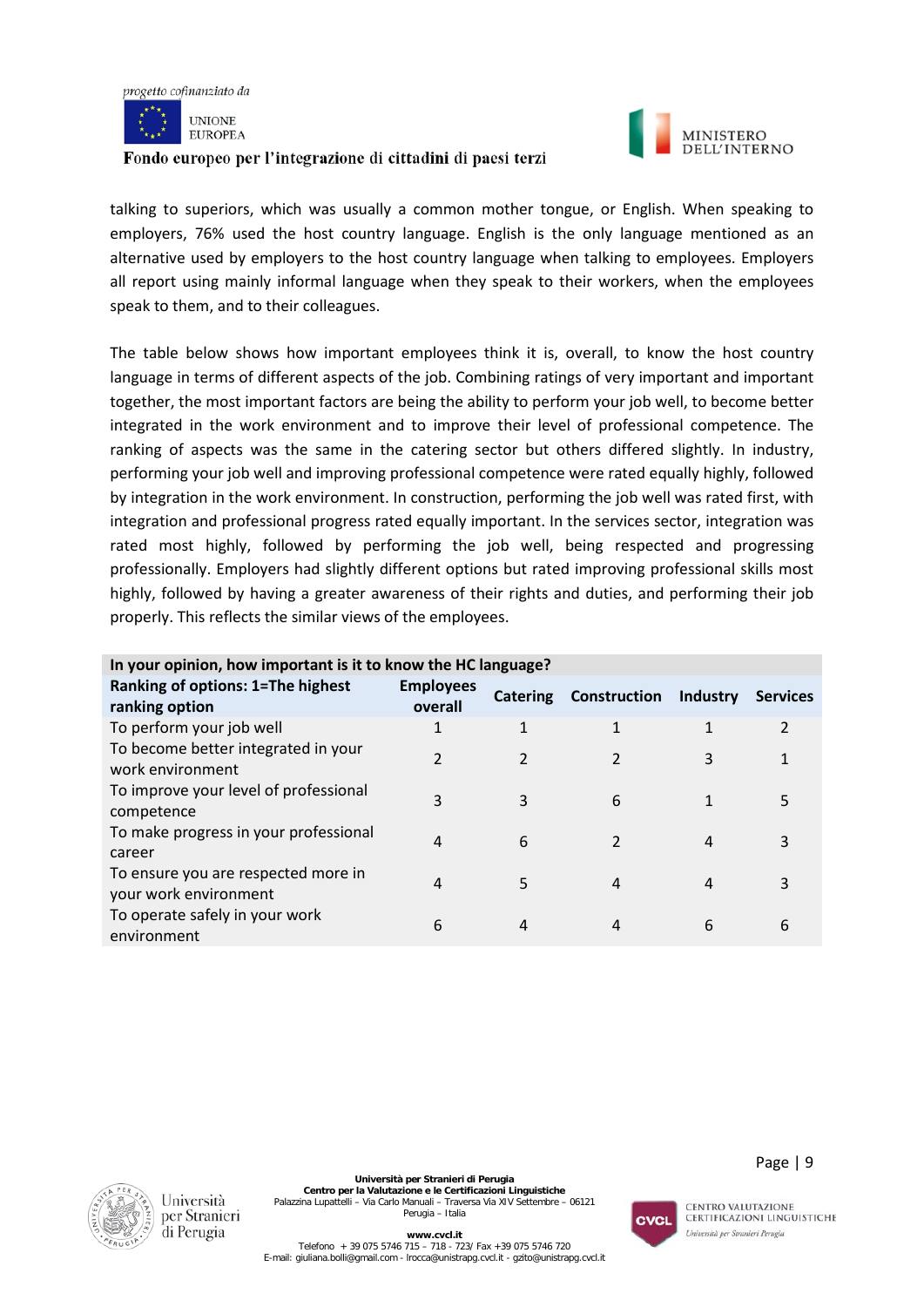



#### **Training courses**

Professional training courses, courses on safety in the workplace and language courses were all rated as very important, with civic education courses and courses providing information on the local area were rated as much less important, both by employers and employees. Employee responses are shown below.



34.1% report they had attended or were attending training courses outside the work environment, with the main reason given that they are useful for work (65.8%). Those who did not attend the courses did not do so because they were not compulsory (33.1%) and because they were not felt to be useful (22.3%). The highest number of employees were or are attending professional training courses, which varied in terms of hours.

The majority of courses take place in a state school. The courses were considered important by employees primarily to perform their work better, and secondly to continue to study as an adult, as can be seen in the table below. 64.2% reported that the number of hours was sufficient to achieve their goals.



Università per Stranieri di Perugia

**Università per Stranieri di Perugia Centro per la Valutazione e le Certificazioni Linguistiche** Palazzina Lupattelli – Via Carlo Manuali – Traversa Via XIV Settembre – 06121 Perugia – Italia



CENTRO VALUTAZIONE **CERTIFICAZIONI LINGUISTICHE** Università per Stranieri Perugia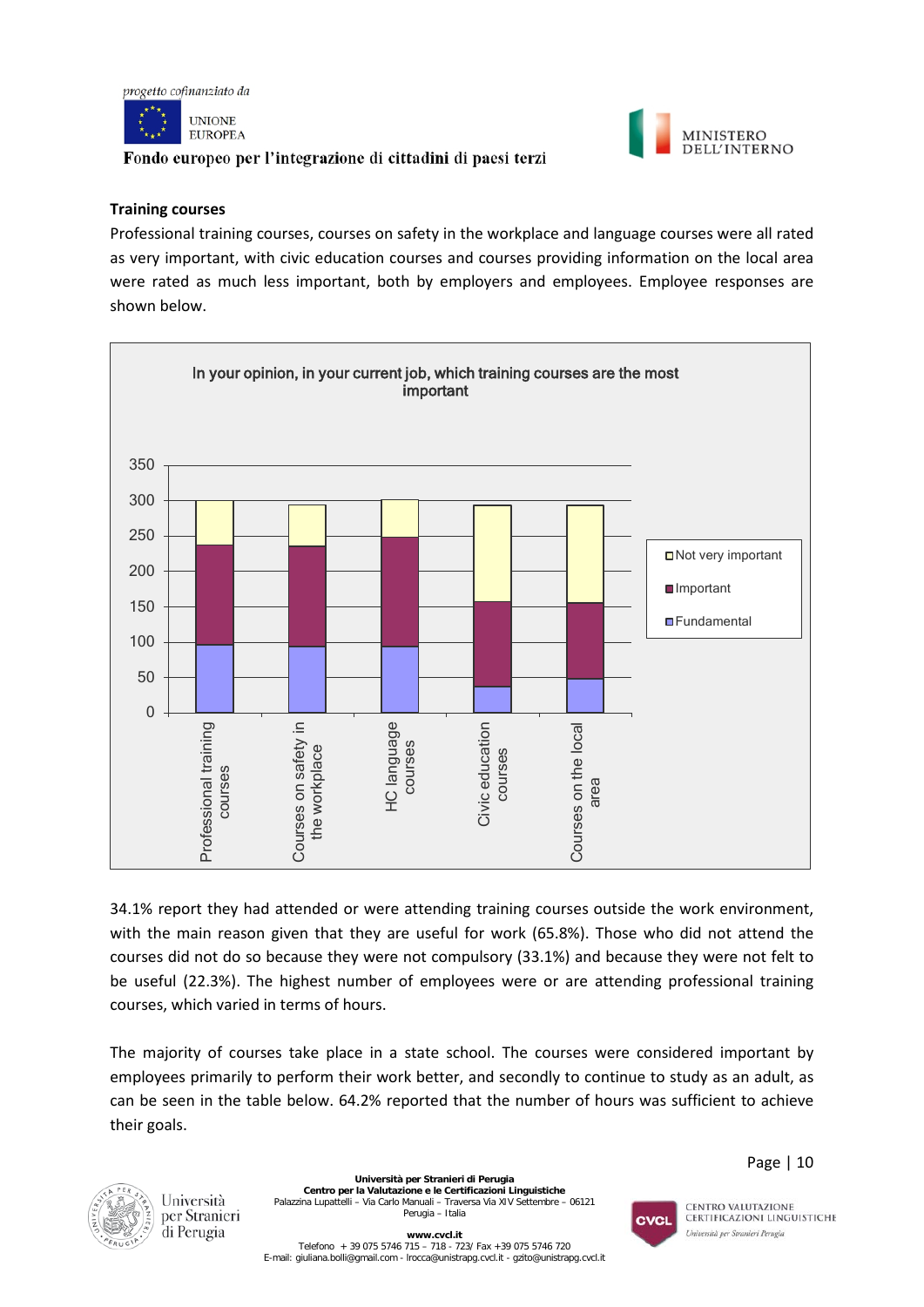







Professional training courses or courses on safety regulations are provided by the majority of employers (72.2%) and are mostly compulsory. Most take place during working hours, and an average of 11-20 hours per calendar year is provided. Specific language training is provided by 41.2% of companies, but is not compulsory for two thirds of the companies where it is provided, with the average number of hours per year provided being less than 10.

In terms of important advice for a foreign person looking for a job, employers and employees all highlighted knowing the language, avoiding isolating yourself, and to try and meet people and make contacts. Employers rated knowing the language most highly. The top rated piece of advice by employees was to respect the national laws of the host country. Employers also advised job seekers to take on board the needs of the company, but this was not included as an option for employees.



Università

di Perugia

per Stranieri

**Università per Stranieri di Perugia Centro per la Valutazione e le Certificazioni Linguistiche** Palazzina Lupattelli – Via Carlo Manuali – Traversa Via XIV Settembre – 06121 Perugia – Italia



CENTRO VALUTAZIONE **CERTIFICAZIONI LINGUISTICHE** 

Università per Stranieri Perugia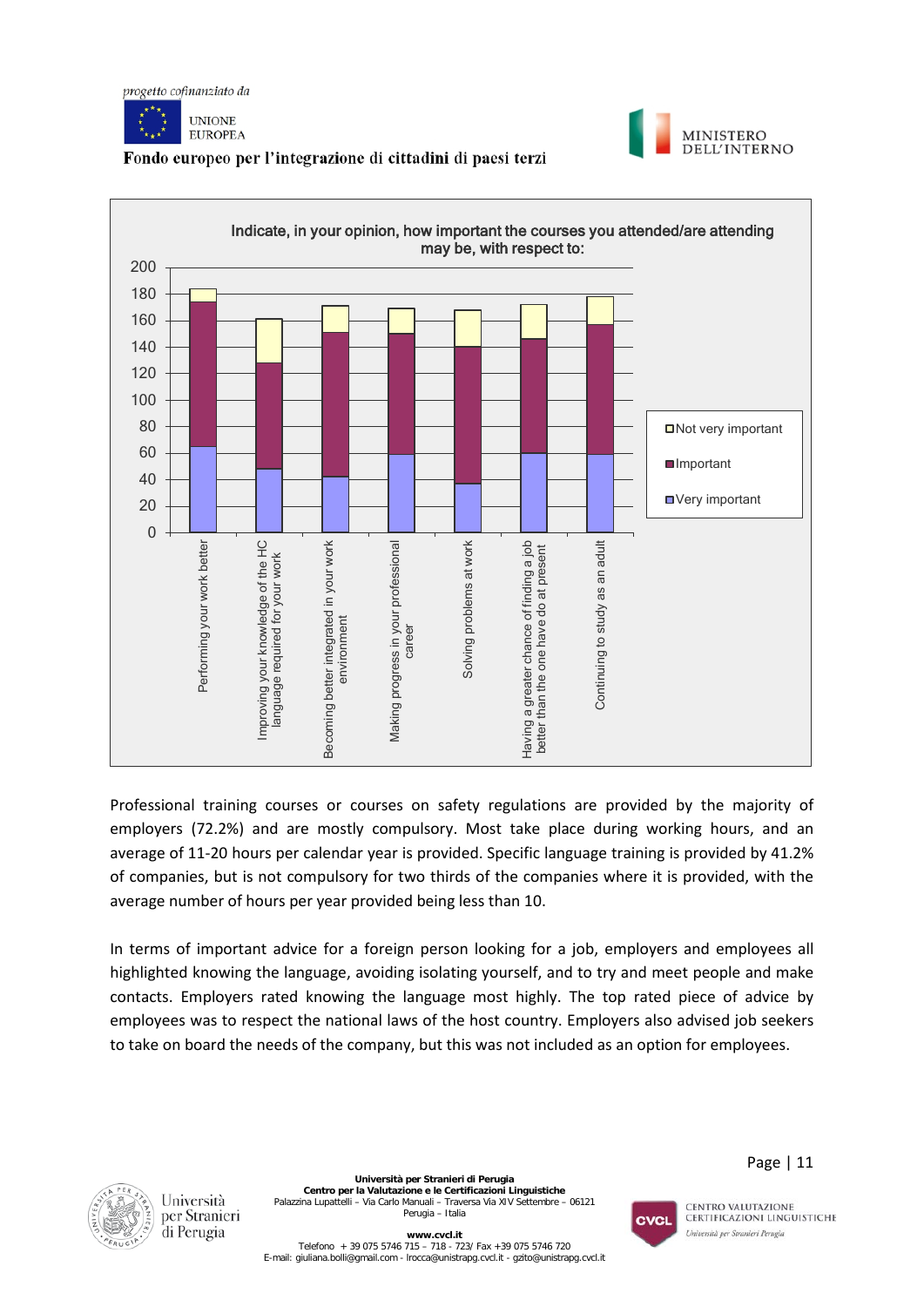



#### **2.2. Key differences**

#### **General demographic information**

The breakdown of male to female employees overall is 63.3% male to 36.7% female. This is similar to the breakdown in each country but not by industry sector, as can be seen below, where male employees dominate in construction and industry, and female employees are more highly represented in the services sector. In catering, the two genders are more evenly represented.

| Gender demographic information of employees |             |        |  |  |  |  |
|---------------------------------------------|-------------|--------|--|--|--|--|
| <b>Answer options</b>                       | <b>Male</b> | Female |  |  |  |  |
| Germany                                     | 58.6%       | 41.4%  |  |  |  |  |
| Italy                                       | 63.8%       | 36.2%  |  |  |  |  |
| Portugal                                    | 66.5%       | 33.5%  |  |  |  |  |
| Construction                                | 97.1%       | 2.9%   |  |  |  |  |
| Industry                                    | 84.9%       | 15.1%  |  |  |  |  |
| Catering                                    | 52.9%       | 47.1%  |  |  |  |  |
| <b>Services</b>                             | 38.8%       | 61.2%  |  |  |  |  |

#### **Overview of the employment sector**

The highest number of employees who work in catering are in Germany (54.3%), the services sector is dominated by Italy, (29.4%), and the highest number of workers in construction is in Portugal (34.5%). The vast majority of employees found their job through a friend or relative, but for additional sources there are some differences by sector and country. In industry, catering and services, the second and third options are through a newspaper advert or website. This is also the case in Germany, probably because the highest number of employees are in the catering sector. In Portugal, and in the construction industry (the largest employment sector in Portugal) the second option is a job centre, and then a newspaper advert. In Italy the second choice is also a job centre, and then an agency or social cooperative. The employees in Italy who selected job centre all worked in catering. The overall percentage for second and third choices is comparatively small, and the other options are generally selected in addition to information from a friend or relative. The table below shows all options by country and sector, with the top three options highlighted. The table is organised from left to right with the highest percentage selecting friend or relative, in Italy, to the lowest percentage, in Germany.



Università

di Perugia



CENTRO VALUTAZIONE **CERTIFICAZIONI LINGUISTICHE** Università per Stranieri Perugia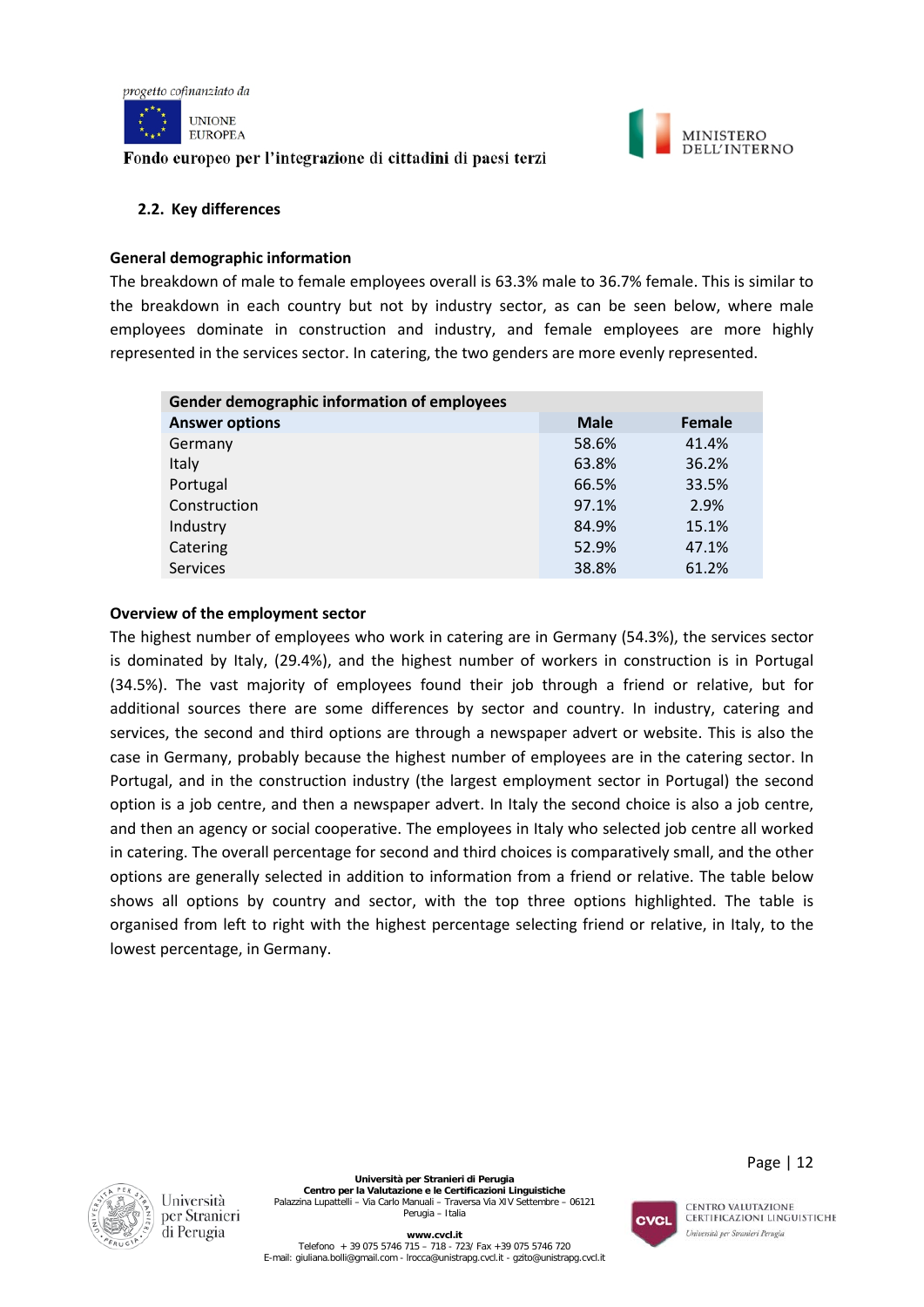





#### **MINISTERO** DELL'INTERNO

| <b>Answer options</b>                    | <b>Italy</b> | <b>Construction</b> | <b>Services</b> | Portugal | <b>Catering</b> | <b>Industry</b> | Germany |
|------------------------------------------|--------------|---------------------|-----------------|----------|-----------------|-----------------|---------|
| Friend/relative                          | 87.5%        | 70.6%               | 68.1%           | 67.3%    | 56.6%           | 54.2%           | 45.5%   |
| Website                                  | $0.0\%$      | 5.9%                | 10.6%           | 6.0%     | 20.2%           | 10.4%           | 26.8%   |
| Newspaper advertisement                  | 0.0%         | 11.8%               | 8.5%            | 10.0%    | 15.2%           | 20.8%           | 24.1%   |
| Job centre                               | 6.3%         | 14.7%               | 6.4%            | 10.7%    | 11.1%           | 6.3%            | 9.8%    |
| You placed an ad on a<br>website         | 0.0%         | 5.9%                | 2.1%            | 4.7%     | 3.0%            | 2.1%            | 2.7%    |
| Television advertisement                 | 0.0%         | 1.5%                | 1.1%            | 0.0%     | 1.0%            | 0.0%            | 2.7%    |
| Social cooperative                       | 4.2%         | 0.0%                | 3.2%            | 2.7%     | 2.0%            | 6.3%            | 1.8%    |
| Agency for temporary<br>employment       | 4.2%         | 8.8%                | 4.3%            | 8.0%     | 2.0%            | 6.3%            | 0.9%    |
| You placed an ad in a local<br>newspaper | 0.0%         | 2.9%                | 1.1%            | 2.0%     | 1.0%            | 0.0%            | 0.9%    |
| Association for volunteer<br>work        | 0.0%         | 0.0%                | 0.0%            | 0.0%     | 0.0%            | 0.0%            | 0.0%    |

## **How did you find your current job?**

#### **Nationality and language skills**

The most common country of birth differed for the three countries. The top three nationalities represented in Germany were Turkish, Sri Lankan and Vietnamese. The most common mother tongues of migrant employees in Germany were Arabic, Russian and Turkish, followed closely by Tamil and Vietnamese. The greater number of Arabic speakers reveals a common language for respondents born in Morocco, Germany and Egypt. Russian is the common mother tongue of respondents born in Russia, Kazakhstan, Ukraine and the former USSR.

For Italy, the top country of birth was Ukraine, followed equally by Albania, Bosnia, India and Morocco. The most common mother tongues of migrants in Italy were Albanian, spoken by migrants from Albania and Kosovo, Ukrainian and then Malayam, Arabic and Bosnian.

In Portugal the most common country was also Ukraine, followed by Moldova and Romania. The most common mother tongue was Ukrainian, followed by Romanian and Russian, then Moldovan. Russian was a common mother tongue for migrants from Ukraine, Moldova, Belarus and Russia. Migrants from Ukraine spoke Ukrainian or Russian as a mother tongue and some were bilingual. Germany had the widest range of countries (42) followed by Portugal (22) and lastly Italy (12).

#### **Language use in the workplace**

Only employees and employers in Germany and Italy were asked about the importance of local dialect, as this is not considered an issue in Portugal. There was a split regarding the importance of the local dialect, rated overall as important by 45.5% of employees. It was felt to be important when listening or speaking. Knowledge of the local dialect is not regarded as very important by employers. Looking at employee profiles for this question, country profiles and the industry and services sectors are similar, with around 35% regarding dialect as important. However in catering 55.9% of employees



Università per Stranieri di Perugia

**Università per Stranieri di Perugia Centro per la Valutazione e le Certificazioni Linguistiche** Palazzina Lupattelli – Via Carlo Manuali – Traversa Via XIV Settembre – 06121 Perugia – Italia

CVCL

CENTRO VALUTAZIONE **CERTIFICAZIONI LINGUISTICHE** Università per Stranieri Perugia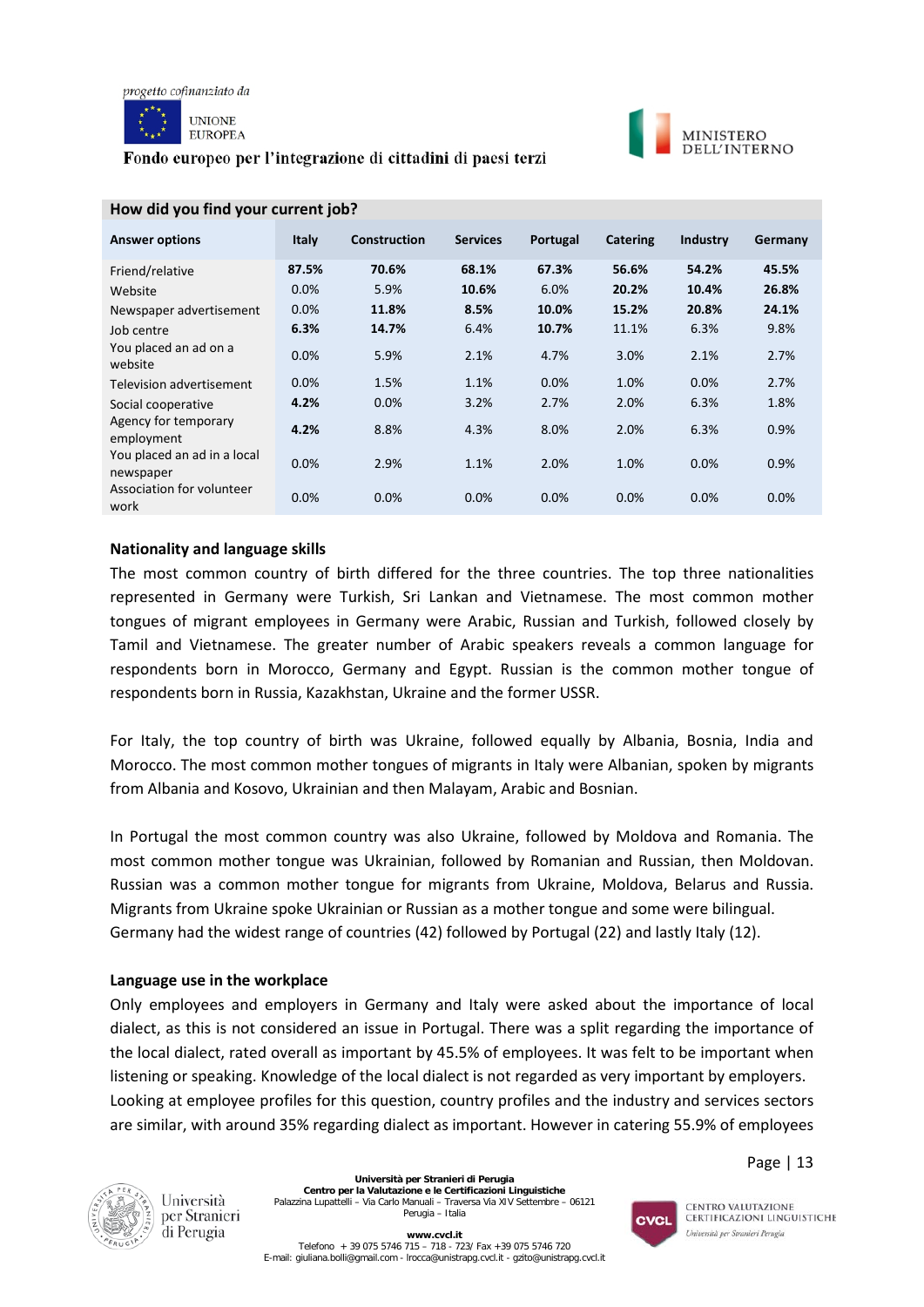



feel dialect is important. Most striking is that in the construction sector dialect is viewed as important by nearly 90% of workers, in contrast to all other profiles.

| In your opinion, in your work environment, is it important to know the local<br>dialect? |            |           |  |  |
|------------------------------------------------------------------------------------------|------------|-----------|--|--|
| <b>Answer options</b>                                                                    | <b>Yes</b> | <b>No</b> |  |  |
| Germany                                                                                  | 37.8%      | 62.2%     |  |  |
| Italy                                                                                    | 36.0%      | 64.0%     |  |  |
| Catering                                                                                 | 55.9%      | 44.1%     |  |  |
| Construction                                                                             | 88.9%      | 11.1%     |  |  |
| Industry                                                                                 | 22.6%      | 77.4%     |  |  |
| <b>Services</b>                                                                          | 30.6%      | 69.4%     |  |  |
|                                                                                          |            |           |  |  |



**Università per Stranieri di Perugia<br>Centro per la Valutazione e le Certificazioni Linguistiche<br>Palazzina Lupattelli – Via Carlo Manuali – Traversa Via XIV Settembre – 06121<br>Perugia – Italia** 

CVCL

Page | 14

CENTRO VALUTAZIONE<br>CERTIFICAZIONI LINGUISTICHE

Università per Stranieri Perugia

**www.cvcl.it**<br>Telefono + 39 075 5746 720 - 718 - 723/ Fax +39 075 5746 720<br>E-mail[: giuliana.bolli@gmail.com](mailto:giuliana.bolli@gmail.com) - lrocca@unistrapg.cvcl.it - [gzito@unistrapg.cvcl.it](mailto:gzito@unistrapg.cvcl.it)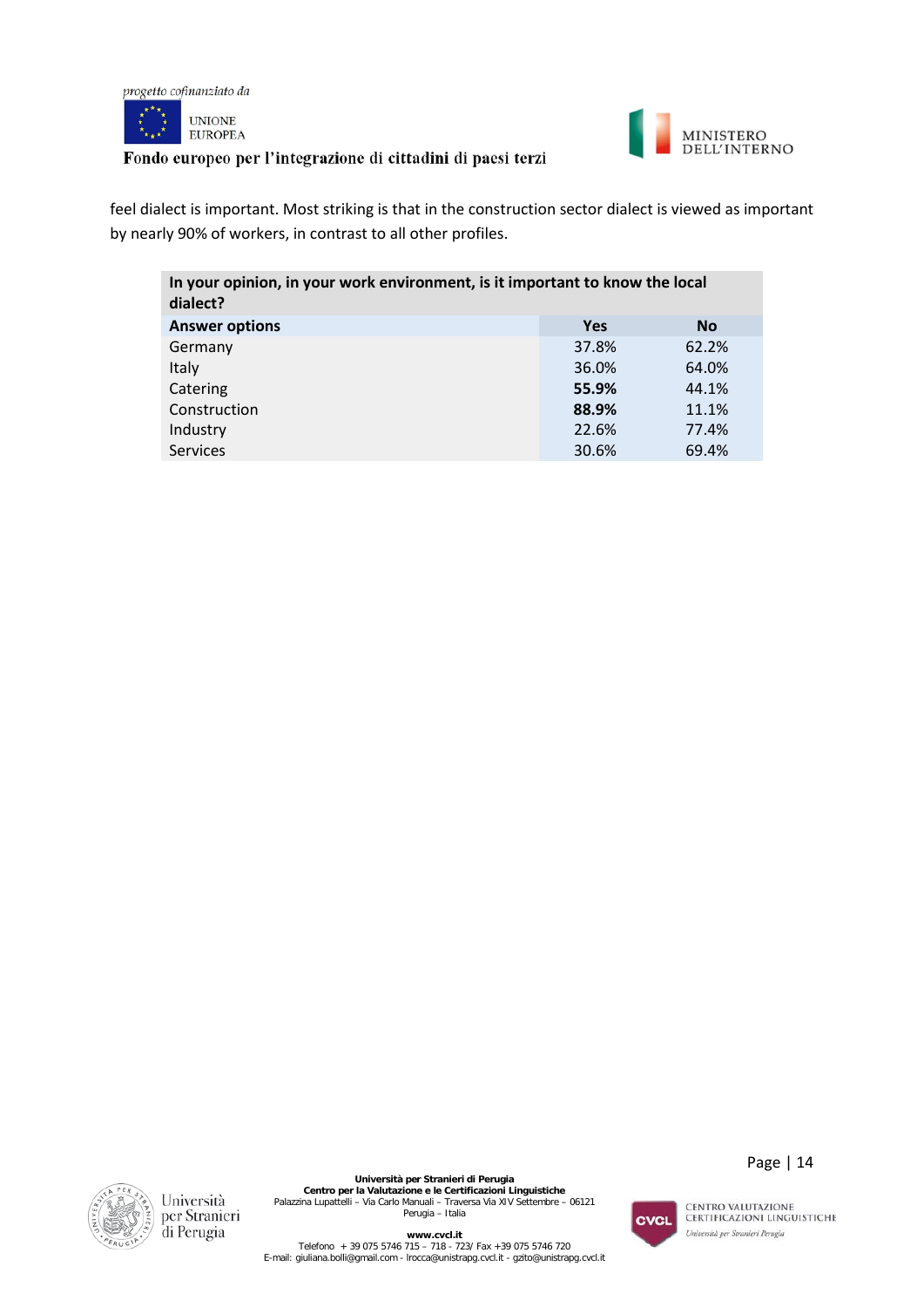



# **3. Migrant worker profiles by country 3.1. Italy**

#### **General demographic information**

An overview of the employees taking part in the study in Italy is shown below in terms of the breakdown by employment sector and gender. The highest percentage of employees work in the services sector (29.4%), and secondly in construction and industry (both 25.5%). For those in the service industry, employees are mostly in cleaning (75%) or in transport or caregiving (both 12.5%).

| Professional sector of the interviewee |                            |                          |  |  |  |
|----------------------------------------|----------------------------|--------------------------|--|--|--|
| <b>Answer options</b>                  | <b>Response</b><br>percent | <b>Response</b><br>count |  |  |  |
| Construction                           | 25.5%                      | 13                       |  |  |  |
| Industry                               | 25.5%                      | 13                       |  |  |  |
| Catering                               | 19.6%                      | 10                       |  |  |  |
| <b>Services</b>                        | 29.4%                      | 15                       |  |  |  |
| Gender                                 |                            |                          |  |  |  |
| <b>Answer options</b>                  | <b>Response</b><br>percent | <b>Response</b><br>count |  |  |  |
| Male                                   | 63.8%                      | 30                       |  |  |  |
| Female                                 | 36.2%                      | 17                       |  |  |  |

#### **The survey respondents in Italy**

Male and female migrant workers who responded have different profiles. The female respondents in Italy work mainly in the services sector in cleaning. The majority are from Ukraine, speak Ukrainian, and are aged either 26-35 or 46-55. Most have 9-15 years of school education, have been in Italy 6- 10 years if in the younger group and more than 10 for the older group. Most female workers have a permanent contract and an extended residence permit. They report their knowledge of the language is good, and they can write, speak and read it well, and to a satisfactory level when listening. They found the job through a friend or a relative, and the willingness to do different jobs depending on the company's requirements and other than they had done previously, were the most important factors in securing the position. They were given a job interview in Italian. At work, reading and speaking are the most important skills and speaking is what they do most often, with speaking to clients, superiors and understanding instructions in Italian among the essential tasks they must be able to perform. Technical terms are important when reading or writing. Knowledge of the local dialect is not important. The largest group, the Ukrainian speakers, report they use their mother tongue when talking to colleagues and superiors. Knowledge of the language is most important for integration. They consider courses on safety most important. Most female workers attended courses on professional training and the local area in a social cooperative, in order to perform their work better,



Università per Stranieri di Perugia

**Università per Stranieri di Perugia Centro per la Valutazione e le Certificazioni Linguistiche** Palazzina Lupattelli – Via Carlo Manuali – Traversa Via XIV Settembre – 06121 Perugia – Italia



CENTRO VALUTAZIONE **CERTIFICAZIONI LINGUISTICHE** Università per Stranieri Perugia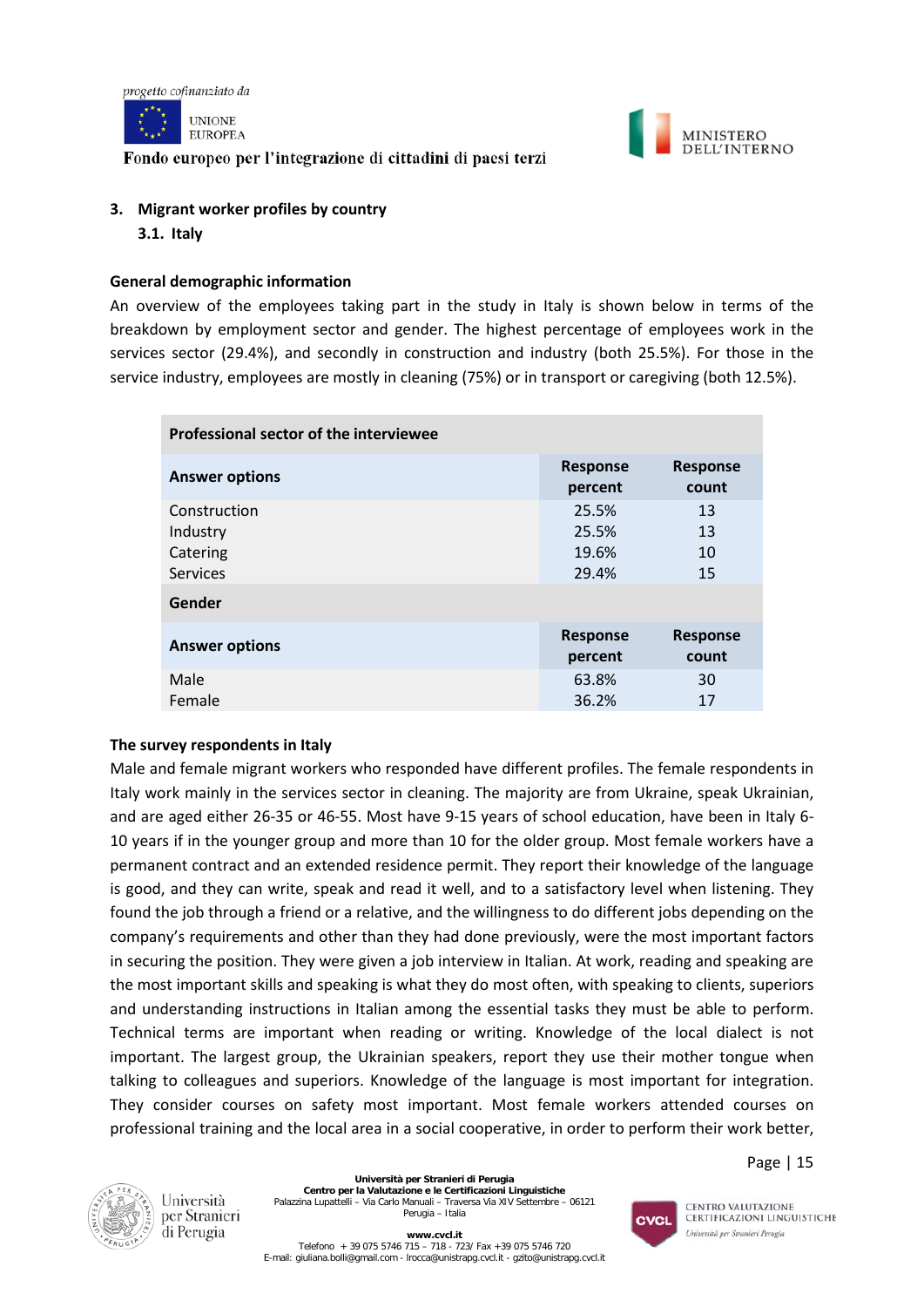



improve their language and to become better integrated at work. The most important piece of advice for someone looking for a job is to avoid isolation, try to meet people and make contacts.

The male respondents were mainly unskilled workers in industry, mostly aged 36-45, with the majority coming from India or Morocco, so Malayam or Arabic speakers, with 9-15 years education, Most male respondents have lived in Italy for more than ten years and are on a permanent contract. They report their knowledge of the language is good and they can understand and read it well, but have less confidence in their writing ability, which is at a satisfactory level. They found the job through a friend or relative, and willingness to accept flexible working conditions was the biggest factor in being offered the job. They were mostly interviewed in Italian. Ability to speak Italian is the reported to be the most important skill and understanding oral instructions is the most essential language skill for the job. It is important to know technical terms but not the local dialect. Male respondents report they use only Italian in the workplace. Knowledge of Italian is most important to operate safely at work. They attends courses on safety at work, and attend/have attended language courses outside work for work-related reasons and to continue to study as an adult, and would have liked more time on these courses. The top piece of advice from this group for someone looking for work is to use Italian as much as possible.

#### **3.2. Germany**

#### **General demographic information**

An overview of the employees taking part in the study and resident in Germany is shown below in terms of the breakdown by employment sector and gender. The highest percentage of employees work in catering (54.3%), and secondly in the services sector (26.7%). For those in the service industry, employees are either in transport (85.7%) or cleaning (14.3%).

| Professional sector of the interviewee |  |                            |                          |                          |  |
|----------------------------------------|--|----------------------------|--------------------------|--------------------------|--|
| <b>Answer options</b>                  |  |                            | <b>Response percent</b>  | <b>Response</b><br>count |  |
| Construction                           |  |                            | 3.4%                     | 4                        |  |
| Industry                               |  |                            | 15.5%                    | 18                       |  |
| Catering                               |  |                            | 54.3%                    | 63                       |  |
| <b>Services</b>                        |  |                            | 26.7%                    | 31                       |  |
| Gender                                 |  |                            |                          |                          |  |
| <b>Answer options</b>                  |  | <b>Response</b><br>percent | <b>Response</b><br>count |                          |  |
| Male                                   |  | 58.6%                      | 68                       |                          |  |
| Female                                 |  | 41.4%                      | 48                       |                          |  |



Università per Stranieri di Perugia

**Università per Stranieri di Perugia Centro per la Valutazione e le Certificazioni Linguistiche** Palazzina Lupattelli – Via Carlo Manuali – Traversa Via XIV Settembre – 06121 Perugia – Italia

Page | 16



**CENTRO VALUTAZIONE CERTIFICAZIONI LINGUISTICHE** Università per Stranieri Perugia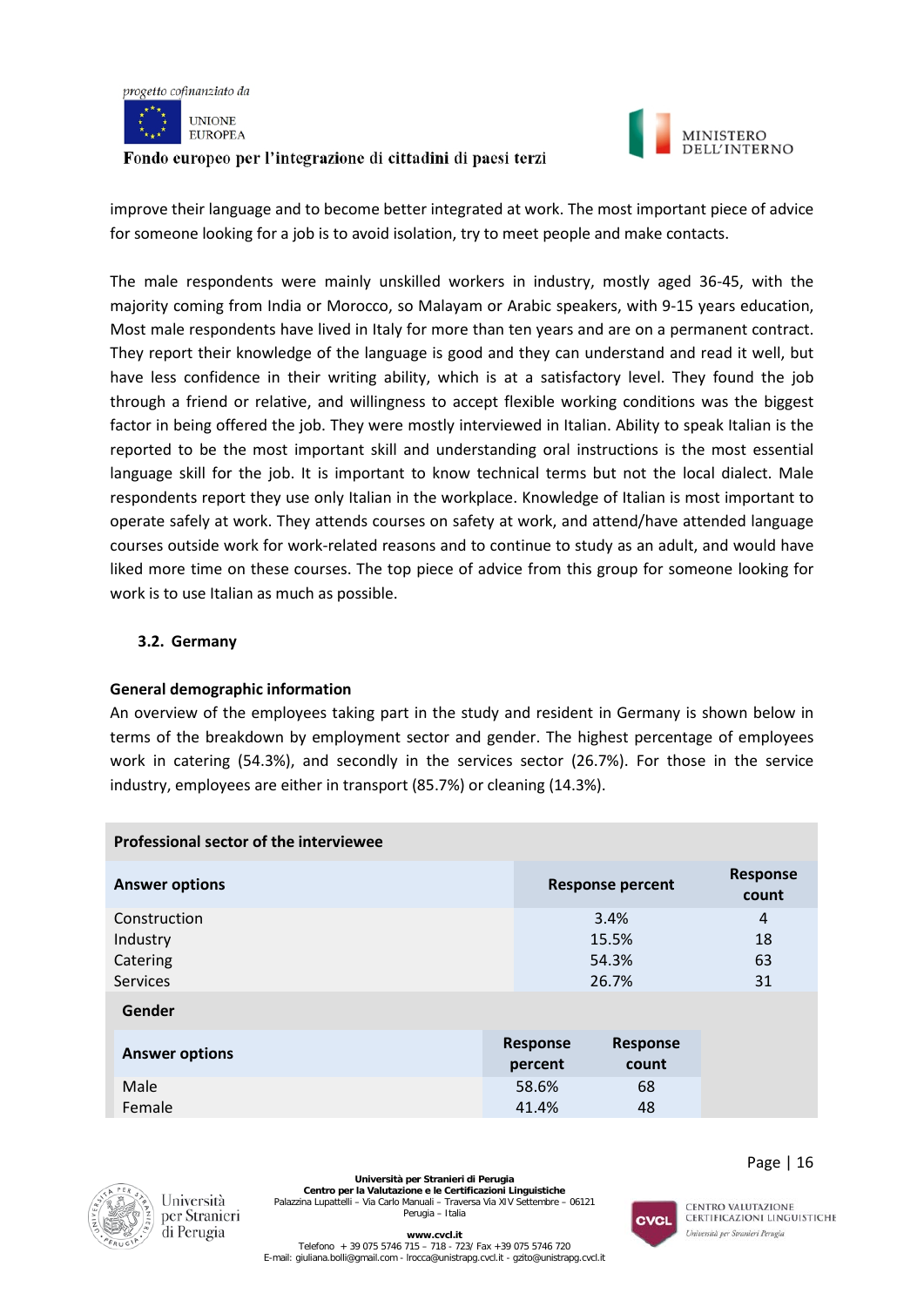



#### **The survey respondents in Germany**

The migrant workers in Germany who took part in this survey are mostly working in the catering industry, have 9-15 years of school education, and have lived in Germany for over ten years, but profiles differ for men and women. The majority of male respondents work in catering as an unskilled worker or cooking assistant or dishwasher on a permanent contract and are aged 26-35. Most come from Kosovo, Serbia, Russia or Sri Lanka. The majority of females in the study work in catering as a cashier on a permanent or fixed term contract and are likely to come from Turkey, Kazakhstan, Kosovo, Albania or Macedonia and speak Turkish, Russian or Kurdish. Most are aged between 18-35 and often at the younger end of this age range.

Both groups of respondents report they can understand German and read and write it very well. Male respondents found their job through a friend or relative and willingness to do other jobs than those they had done previously was the most important factor in being offered his position. The female workers may also have used a website to find work, or a job centre, and willingness to work in flexible conditions was also a factor in being offered the job. Most were interviewed in German. Both male and female respondents report speaking, listening and reading are all essential for the job, with writing slightly less important. Listening and speaking are what they do most often. German is most important to them to understand instructions, and for speaking to colleagues and superiors, and the male employee needs it to understand menus and to speak on the phone. They need to know the local dialect and technical terms, especially when speaking and listening. They sometimes use their mother tongue or common language with colleagues, but speak German with superiors. German is very important for all aspects of job performance and integration in the workplace. Courses on professional training, language and safety are all important but the male employee did not attend these outside work for a range of reasons: expense, tiredness, lack of time or transport, or because they are unaware they are available. The female employee did not attend as the courses were not considered useful for work. Male workers report all the pieces of advice for new workers to be of equally great importance. The female employees highlighted the most important piece of advice is to be prepared to be flexible at work.

#### **3.3. Portugal**

#### **General demographic information**

An overview of the employees taking part in the study and resident in Portugal is shown below in terms of the breakdown by employment sector and gender. The highest percentage of employees work in construction (34.5%), and secondly in the services sector (32.7%). For those in the service industry, employees are mainly in cleaning (44.7%) followed by tourism (18.4%) transport (15.8%) healthcare (13.2%) or caregiver services (7.9%).



Università per Stranieri di Perugia

**Università per Stranieri di Perugia Centro per la Valutazione e le Certificazioni Linguistiche** Palazzina Lupattelli – Via Carlo Manuali – Traversa Via XIV Settembre – 06121 Perugia – Italia



**CENTRO VALUTAZIONE** 

Page | 17

**www.cvcl.it**  Telefono + 39 075 5746 715 – 718 - 723/ Fax +39 075 5746 720 E-mail[: giuliana.bolli@gmail.com](mailto:giuliana.bolli@gmail.com) - lrocca@unistrapg.cvcl.it - [gzito@unistrapg.cvcl.it](mailto:gzito@unistrapg.cvcl.it) **CERTIFICAZIONI LINGUISTICHE** Università per Stranieri Perugia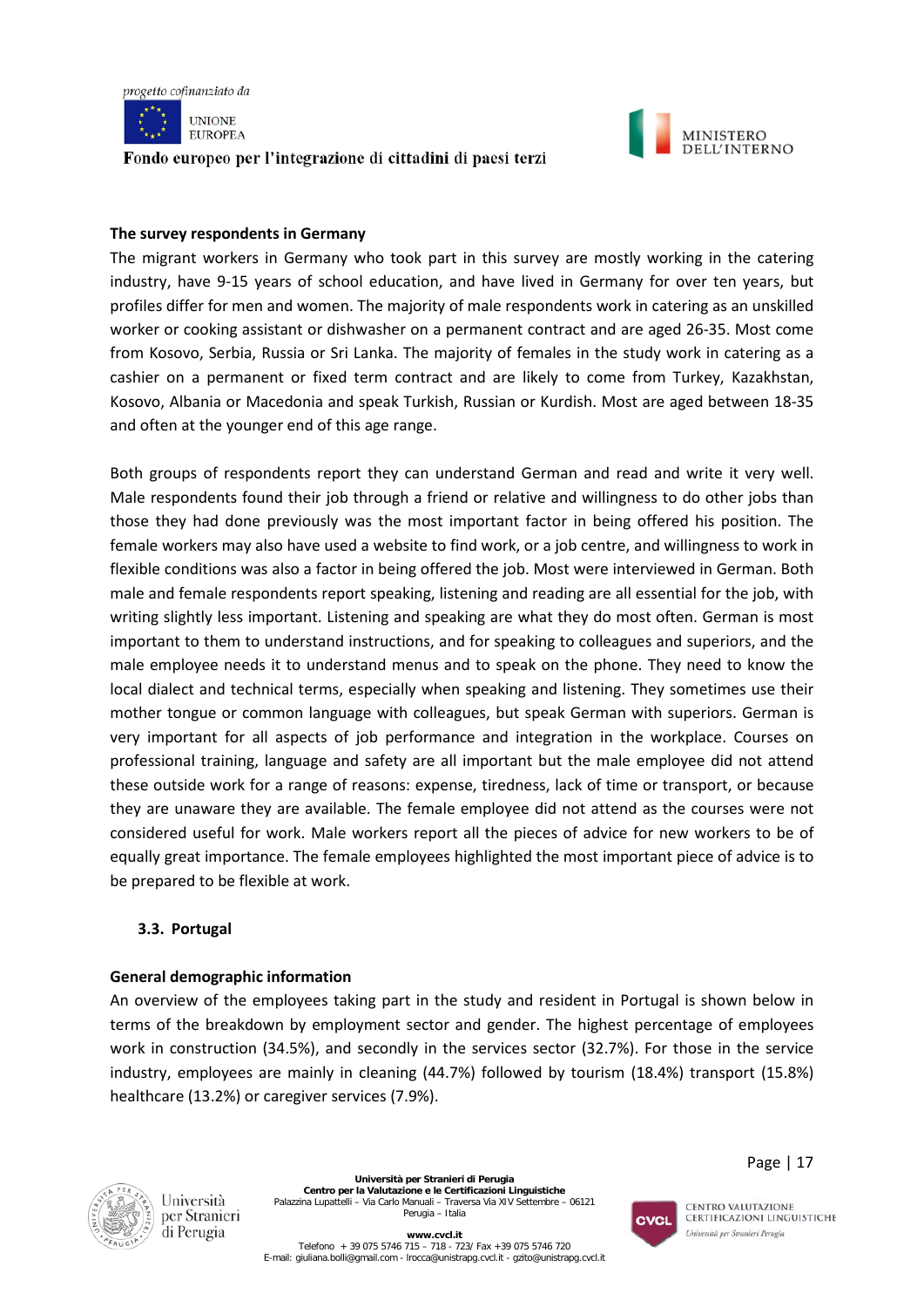





| Professional sector of the interviewee                  |                                  |                          |  |  |  |
|---------------------------------------------------------|----------------------------------|--------------------------|--|--|--|
| <b>Answer options</b>                                   | <b>Response</b><br>percent       | <b>Response</b><br>count |  |  |  |
| Construction<br>Industry<br>Catering<br><b>Services</b> | 34.5%<br>13.9%<br>18.8%<br>32.7% | 57<br>23<br>31<br>54     |  |  |  |
| Gender                                                  |                                  |                          |  |  |  |
| <b>Answer options</b>                                   | <b>Response</b><br>percent       | <b>Response</b><br>count |  |  |  |
| Male<br>Female                                          | 66.5%<br>33.5%                   | 107<br>54                |  |  |  |

#### **The survey respondents in Portugal**

The respondents in Portugal have different profiles depending on the sector they work in. The construction migrant worker is male, and works as a skilled worker or driver, whereas in the services sector there is a roughly even split between male and female workers, who have a range of jobs. The male construction worker often comes from Ukraine or Moldova and speaks Ukrainian or Russian. He is likely to have a residence permit and a permanent contract. Portuguese is important to perform his job better and to become better integrated at work. He attends courses outside work if they are compulsory.

The services sector worker is usually on a permanent or a fixed term contract and has a residence permit or extended residence permit. Portuguese is useful for a range of job and career-related performance and integration reasons. Courses are also attended and felt to be useful for a range of personal and professional reasons. Typically, respondents in this sector come from Ukraine, Romania, Russia and Moldova.

In both sectors the respondents got their job through a relative, and have 9-15 years of school education. Willingness to do different jobs, depending on the company's requirements, and to accept flexible working conditions were the two most important factors in being offered a job in both sectors. Their Portuguese is good, and they can understand and read it well. Workers in the services sector reported they can also write it well, and construction workers reported they can write it to a satisfactory level. They are likely to have been interviewed in Portuguese or to have carried out a language test, and, in construction, may also have presented a certificate. Understanding oral instructions and speaking to clients and superiors in Portuguese are important in both sectors. In the



Università per Stranieri di Perugia

**Università per Stranieri di Perugia Centro per la Valutazione e le Certificazioni Linguistiche** Palazzina Lupattelli – Via Carlo Manuali – Traversa Via XIV Settembre – 06121 Perugia – Italia



CENTRO VALUTAZIONE **CERTIFICAZIONI LINGUISTICHE** Università per Stranieri Perugia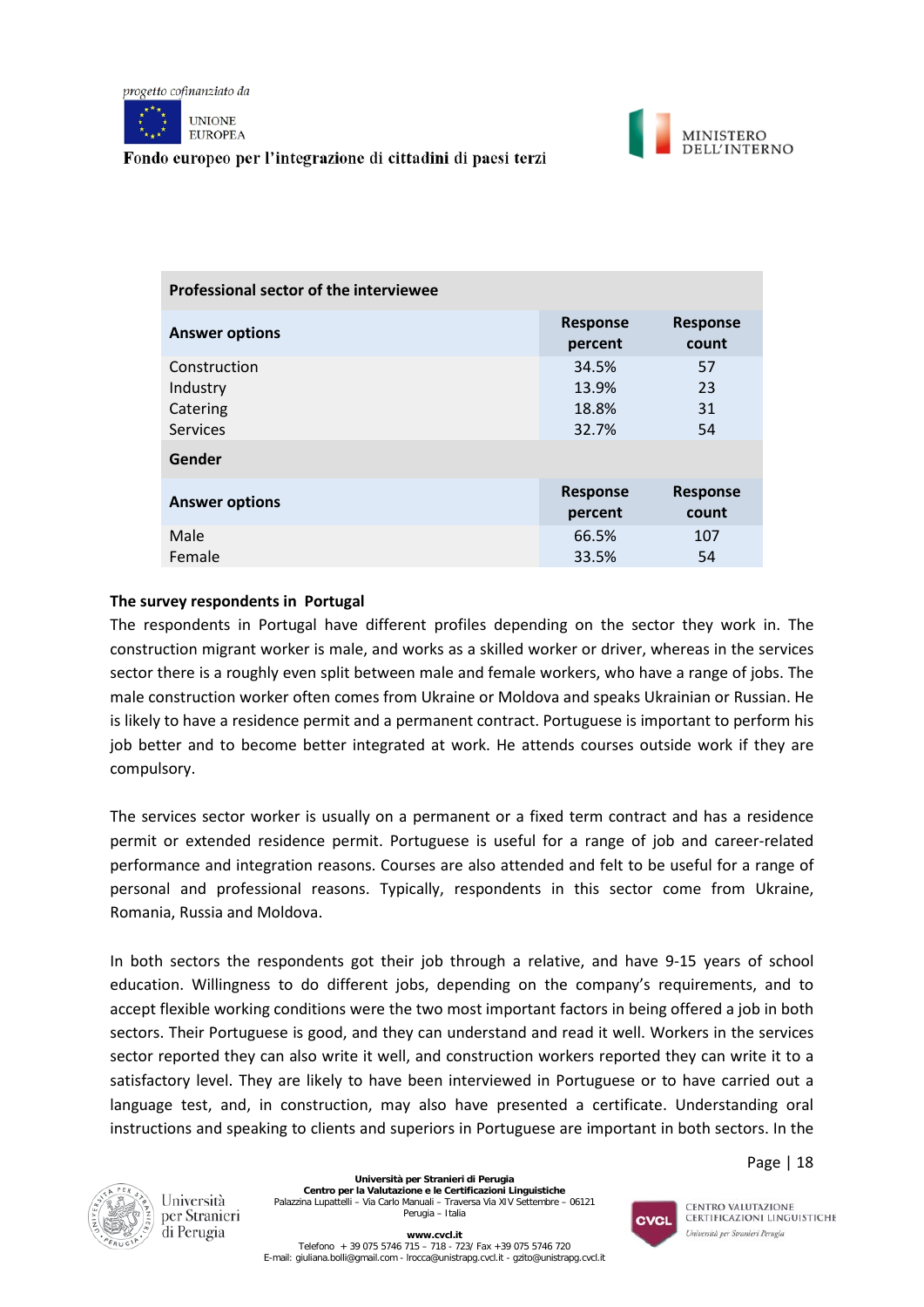



services sector being able to use a computer, tablet or mobile phone is also very important. Knowledge of technical terms is important in both sectors. This is not reported as most important in any one skill in the services sector, but it is regarded as especially important when reading for our construction worker respondents. Respondents in both sectors often use a common language with colleagues at work. This could be English, Romanian, Russian or another European language. This is also the case with superiors in the services sector, but for construction our respondents mostly reported using only Portuguese. Courses on training, safety and language are important for a range of professional reasons and for continuing to study as an adult.

Their top pieces of advice for other workers are to know and use Portuguese as much as possible, to know and respect national laws, and to avoid isolation, to meet people and make contacts. Construction workers also advise knowing the duties of workers.

# **4 Types of work and tasks by employment sector**

**4.1. Types of work**

An overview of the employees taking part in the study is shown below in terms of the breakdown by jobs performed.

| Type of work in industry           |                            |                          |  |  |
|------------------------------------|----------------------------|--------------------------|--|--|
| <b>Answer options</b>              | <b>Response</b><br>percent | <b>Response</b><br>count |  |  |
| <b>Industry - Office clerk</b>     | 28.8%                      | 15                       |  |  |
| <b>Industry - Unskilled worker</b> | 25.0%                      | 13                       |  |  |
| Industry - Skilled worker          | 17.3%                      | 9                        |  |  |
| Construction - Skilled worker      | 7.7%                       | 4                        |  |  |
| <b>Industry - Security Guard</b>   | 3.8%                       | $\overline{2}$           |  |  |
| Industry - Manager/Director        | 3.8%                       | $\overline{2}$           |  |  |
| Construction - Unskilled worker    | 1.9%                       | 1                        |  |  |
| Construction - Store-keeper        | 1.9%                       | 1                        |  |  |
| Construction - Office clerk        | 1.9%                       | 1                        |  |  |
| Industry - Porter                  | 1.9%                       | 1                        |  |  |
| Industry - Store-keeper            | 1.9%                       | 1                        |  |  |
| Industry - Foreman                 | 1.9%                       | 1                        |  |  |
| Catering - Office clerk            | 1.9%                       |                          |  |  |



**Università per Stranieri di Perugia Centro per la Valutazione e le Certificazioni Linguistiche** Palazzina Lupattelli – Via Carlo Manuali – Traversa Via XIV Settembre – 06121 Perugia – Italia

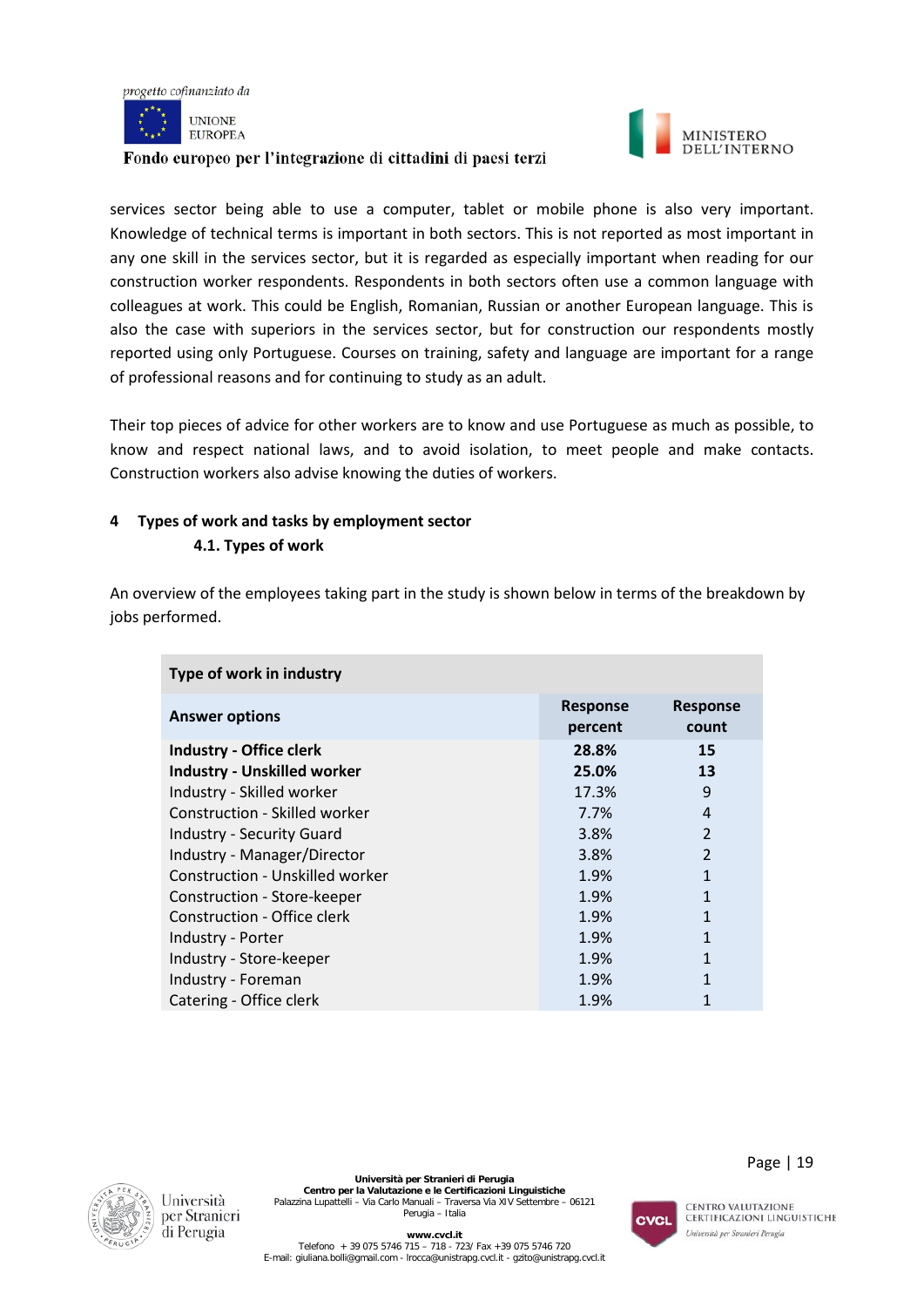

**UNIONE EUROPEA** 

#### Fondo europeo per l'integrazione di cittadini di paesi terzi



| Type of work in construction         |                            |                          |  |  |
|--------------------------------------|----------------------------|--------------------------|--|--|
| <b>Answer options</b>                | <b>Response</b><br>percent | <b>Response</b><br>count |  |  |
| <b>Construction - Skilled worker</b> | 39.7%                      | 29                       |  |  |
| <b>Construction - Driver</b>         | 28.8%                      | 21                       |  |  |
| Construction - Office clerk          | 13.7%                      | 10                       |  |  |
| Construction - Unskilled worker      | 6.8%                       | 5                        |  |  |
| <b>Construction - Security Guard</b> | 2.7%                       | $\overline{2}$           |  |  |
| Construction - Manager/Director      | 2.7%                       | $\overline{2}$           |  |  |
| Industry - Office clerk              | 2.7%                       | $\overline{2}$           |  |  |
| Construction - Store-keeper          | 1.4%                       | 1                        |  |  |
| Services - Manager/Director          | 1.4%                       |                          |  |  |

# **Type of work in catering**

| <b>Answer options</b>                          | <b>Response</b><br>Percent | <b>Response</b><br>Count |
|------------------------------------------------|----------------------------|--------------------------|
| <b>Catering - Cooking assistant/Dishwasher</b> | 25.2%                      | 26                       |
| Catering - Waiter                              | 14.6%                      | 15                       |
| Catering - Cashier                             | 13.6%                      | 14                       |
| Catering - Office clerk                        | 13.6%                      | 14                       |
| Catering - Unskilled worker                    | 11.7%                      | 12                       |
| Catering - Cook/Chef                           | 5.8%                       | 6                        |
| Catering - Manager/Director                    | 5.8%                       | 6                        |
| Catering - Cleaner                             | 3.9%                       | 4                        |
| Catering - Bar attendant                       | 2.9%                       | 3                        |
| Catering - Pizza maker                         | 1.9%                       | $\overline{2}$           |

#### **Type of work in services (overlap reflects service sector work in other industries)**

| <b>Answer options</b>                        | <b>Response</b><br>percent | <b>Response</b><br>count |
|----------------------------------------------|----------------------------|--------------------------|
| Services - Office clerk                      | 23.2%                      | 22                       |
| <b>Services - Cleaner</b>                    | 21.1%                      | 20                       |
| <b>Construction - Driver</b>                 | 7.4%                       | 7                        |
| Services - Nursing Assistant/Nurse           | 5.3%                       | 5                        |
| Services - Shop Assistant                    | 5.3%                       | 5                        |
| Services - Manager/Director                  | 5.3%                       | 5                        |
| Services - Care worker/Care Giver            | 5.3%                       | 5                        |
| Services - Driver                            | 3.2%                       | 3                        |
| Services - Beautician/Manicurist/Hairdresser | 2.1%                       | $\overline{2}$           |
| Services - Gardener/Greenhouse worker        | 2.1%                       | $\overline{2}$           |



Università per Stranieri<br>di Perugia

**Università per Stranieri di Perugia<br>Centro per la Valutazione e le Certificazioni Linguistiche<br>Palazzina Lupattelli – Via Carlo Manuali – Traversa Via XIV Settembre – 06121<br>Perugia – Italia** 



CENTRO VALUTAZIONE<br>CERTIFICAZIONI LINGUISTICHE Università per Stranieri Perugia

Page | 20

**www.cvcl.it**<br>Telefono + 39 075 5746 720 - 718 - 723/ Fax +39 075 5746 720<br>E-mail[: giuliana.bolli@gmail.com](mailto:giuliana.bolli@gmail.com) - lrocca@unistrapg.cvcl.it - [gzito@unistrapg.cvcl.it](mailto:gzito@unistrapg.cvcl.it)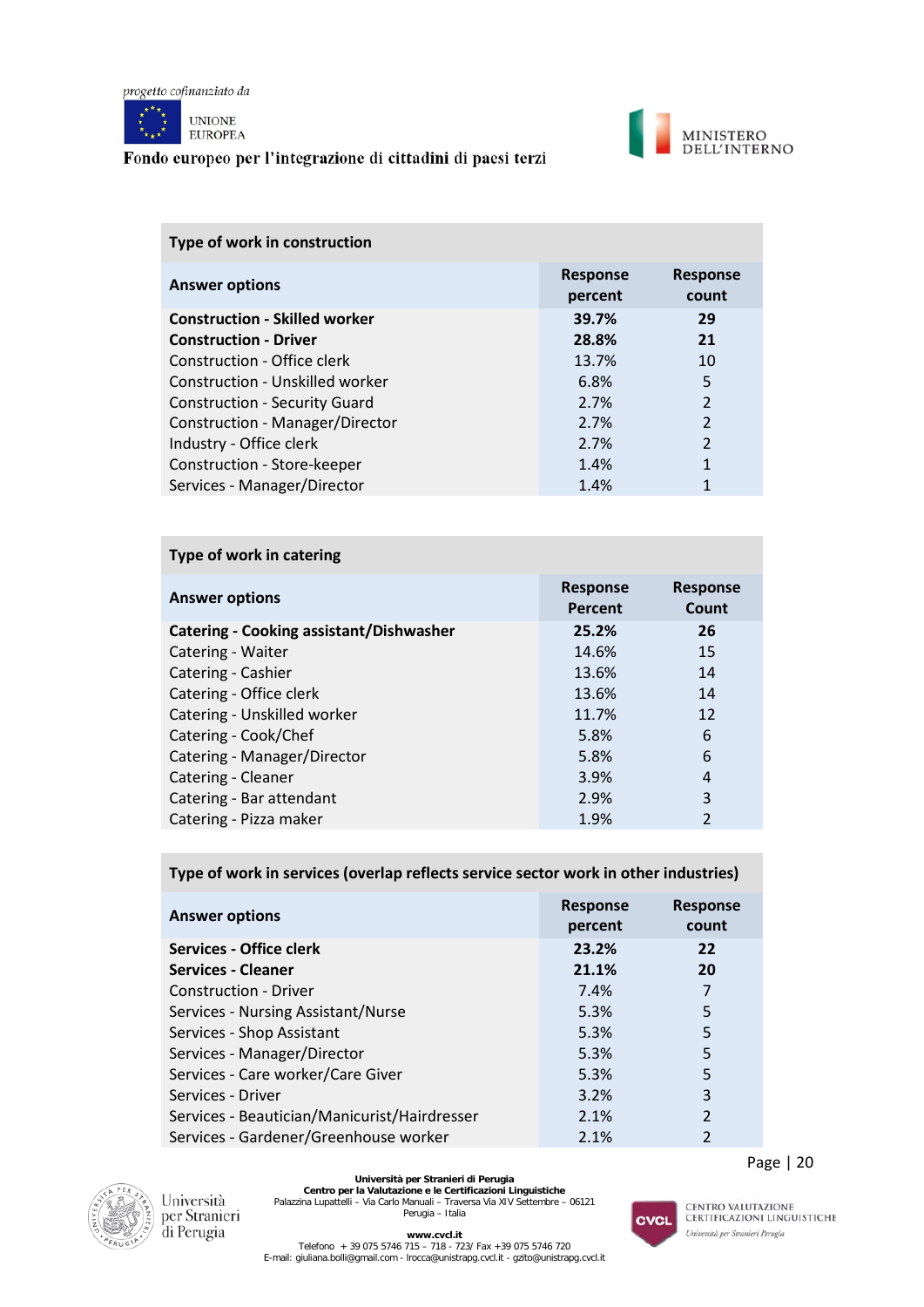

**UNIONE EUROPEA** 

# Fondo europeo per l'integrazione di cittadini di paesi terzi



| Services - Software consultant/IT Programmer | 2.1% | $\overline{2}$ |
|----------------------------------------------|------|----------------|
| Services - Scientist                         | 2.1% | 2              |
| Construction - Skilled worker                | 1.1% |                |
| Construction - Office clerk                  | 1.1% |                |
| Construction - Manager / Director            | 1.1% |                |
| Industry - Office clerk                      | 1.1% |                |
| Catering - Cleaner                           | 1.1% |                |
| Catering - Waiter                            | 1.1% | 1              |
| Services - Unskilled worker                  | 1.1% | 1              |
| Services - Security Guard                    | 1.1% |                |
| Services - Receptionist                      | 1.1% | 1              |
| Services - Skilled worker                    | 1.1% | 1              |
| Services - Trainer/Educator                  | 1.1% |                |
| Services - Dressmaker                        | 1.1% |                |
| Services - Cashier                           | 1.1% |                |
| Services - Housekeeper                       | 1.1% |                |
| Services - Tour Guide                        | 1.1% |                |

#### **4.2. Tasks by employment sector**

An overview of tasks performed and the relative importance of the host country language to carry out each task is shown below.



**Università per Stranieri di Perugia<br>Centro per la Valutazione e le Certificazioni Linguistiche<br>Palazzina Lupattelli – Via Carlo Manuali – Traversa Via XIV Settembre – 06121<br>Perugia – Italia** 

CVCL

Page | 21

**www.cvcl.it**<br>Telefono + 39 075 5746 720 - 718 - 723/ Fax +39 075 5746 720<br>E-mail[: giuliana.bolli@gmail.com](mailto:giuliana.bolli@gmail.com) - lrocca@unistrapg.cvcl.it - [gzito@unistrapg.cvcl.it](mailto:gzito@unistrapg.cvcl.it)

CENTRO VALUTAZIONE<br>CERTIFICAZIONI LINGUISTICHE Università per Stranieri Perugia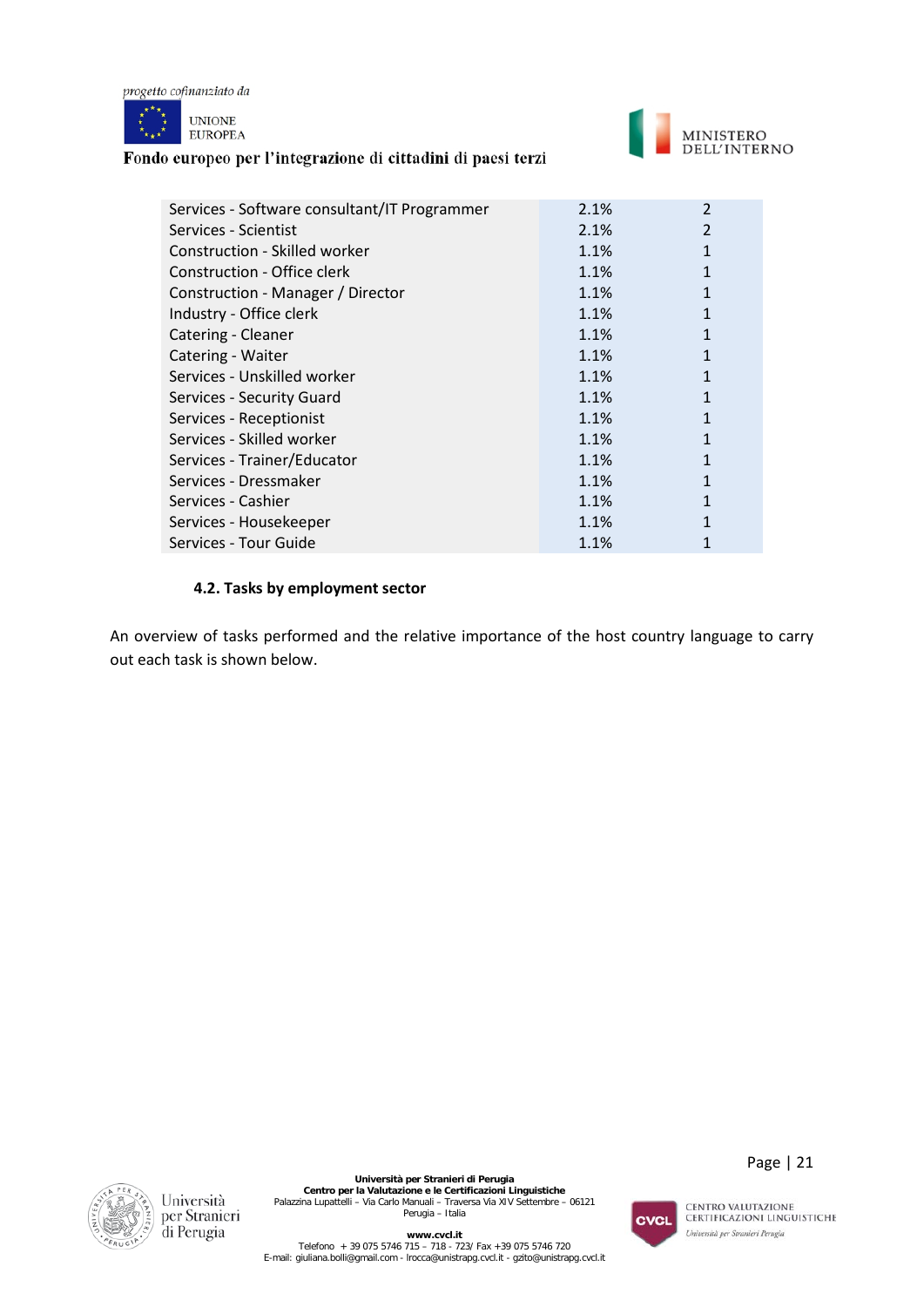







**Università per Stranieri di Perugia Centro per la Valutazione e le Certificazioni Linguistiche** Palazzina Lupattelli – Via Carlo Manuali – Traversa Via XIV Settembre – 06121 Perugia – Italia

**www.cvcl.it**  Telefono + 39 075 5746 715 – 718 - 723/ Fax +39 075 5746 720 E-mail[: giuliana.bolli@gmail.com](mailto:giuliana.bolli@gmail.com) - lrocca@unistrapg.cvcl.it - [gzito@unistrapg.cvcl.it](mailto:gzito@unistrapg.cvcl.it)

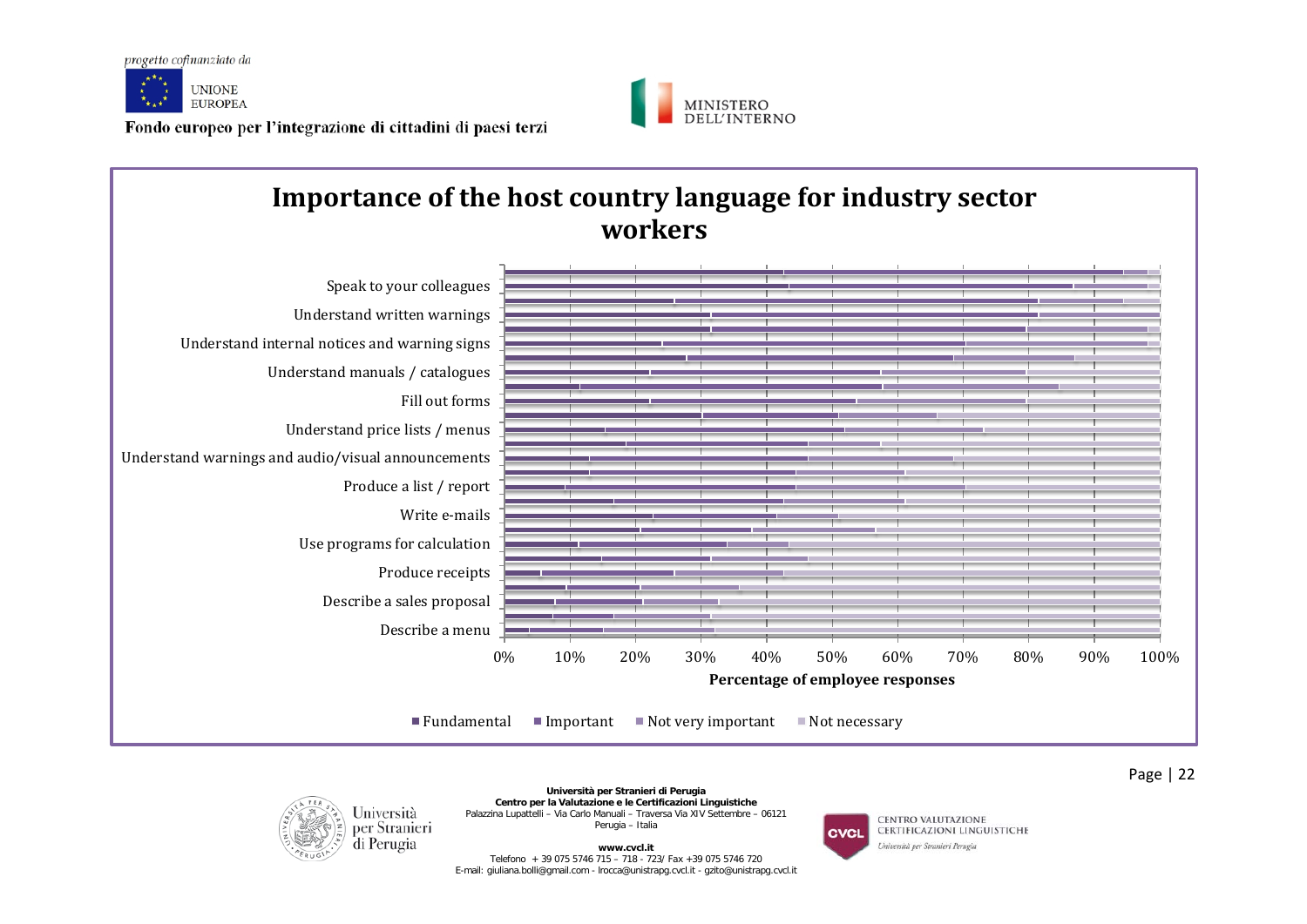



#### 0% 10% 20% 30% 40% 50% 60% 70% 80% 90% 100% Make orders online Describe a sales proposal Describe a menu Write faxes Write e-mails Use programs for calculation Write letters, registered letters etc Produce receipts Use a computer, tablet, mobile phone etc Navigate the Internet Interact verbally with employees from other offices (banks, post offices etc) Understand price lists / menus Speak to suppliers and representatives Produce a list / report Speak to clients Give orders / provide explanations to others Understand manuals / catalogues Fill out forms Understand warnings and audio/visual announcements Conduct telephone conversations Understand written instructions Understand written warnings Understand internal notices and warning signs Speak to your colleagues Speak to your superiors Understand instructions given orally **Percentage of employee responses Importance of the host country language for construction sector workers**  $\blacksquare$  Fundamental  $\blacksquare$  Important  $\blacksquare$  Not very important  $\blacksquare$  Not necessary



**Università per Stranieri di Perugia Centro per la Valutazione e le Certificazioni Linguistiche** Palazzina Lupattelli – Via Carlo Manuali – Traversa Via XIV Settembre – 06121 Perugia – Italia

**www.cvcl.it**  Telefono + 39 075 5746 715 – 718 - 723/ Fax +39 075 5746 720 E-mail[: giuliana.bolli@gmail.com](mailto:giuliana.bolli@gmail.com) - lrocca@unistrapg.cvcl.it - [gzito@unistrapg.cvcl.it](mailto:gzito@unistrapg.cvcl.it)

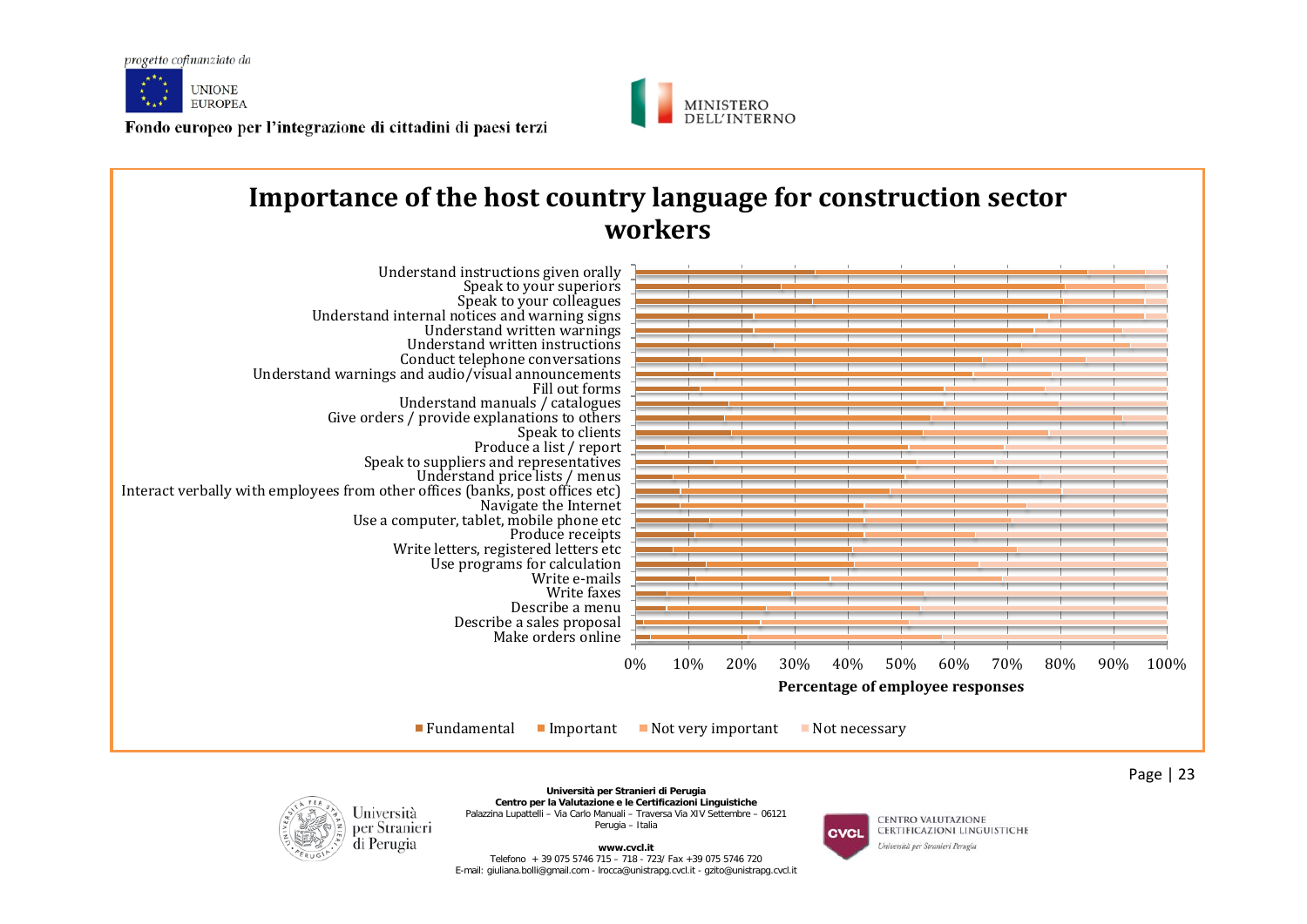



#### 0% 10% 20% 30% 40% 50% 60% 70% 80% 90% 100% Describe a menu Write faxes Make orders online Describe a sales proposal Produce receipts Write letters, registered letters etc<br>Produce receipts Use programs for calculation Navigate the Internet Speak to suppliers and representatives Understand price lists / menus Write e-mails Fill out forms<br>Write e-mails Interact verbally with employees from other offices (banks, post offices etc) Understand warnings and audio/visual announcements Use a computer, tablet, mobile phone etc Give orders / provide explanations to others Understand manuals / catalogues Produce a list / report Understand internal notices and warning signs Speak to clients Conduct telephone conversations Understand written instructions Speak to your superiors Understand written warnings Speak to your colleagues Understand instructions given orally **Percentage of employee responses Importance of the host country language for services sector workers**  $\blacksquare$  Fundamental  $\blacksquare$  Important  $\blacksquare$  Not very important  $\blacksquare$  Not necessary



**Università per Stranieri di Perugia Centro per la Valutazione e le Certificazioni Linguistiche** Palazzina Lupattelli – Via Carlo Manuali – Traversa Via XIV Settembre – 06121 Perugia – Italia

**www.cvcl.it**  Telefono + 39 075 5746 715 – 718 - 723/ Fax +39 075 5746 720 E-mail[: giuliana.bolli@gmail.com](mailto:giuliana.bolli@gmail.com) - lrocca@unistrapg.cvcl.it - [gzito@unistrapg.cvcl.it](mailto:gzito@unistrapg.cvcl.it)

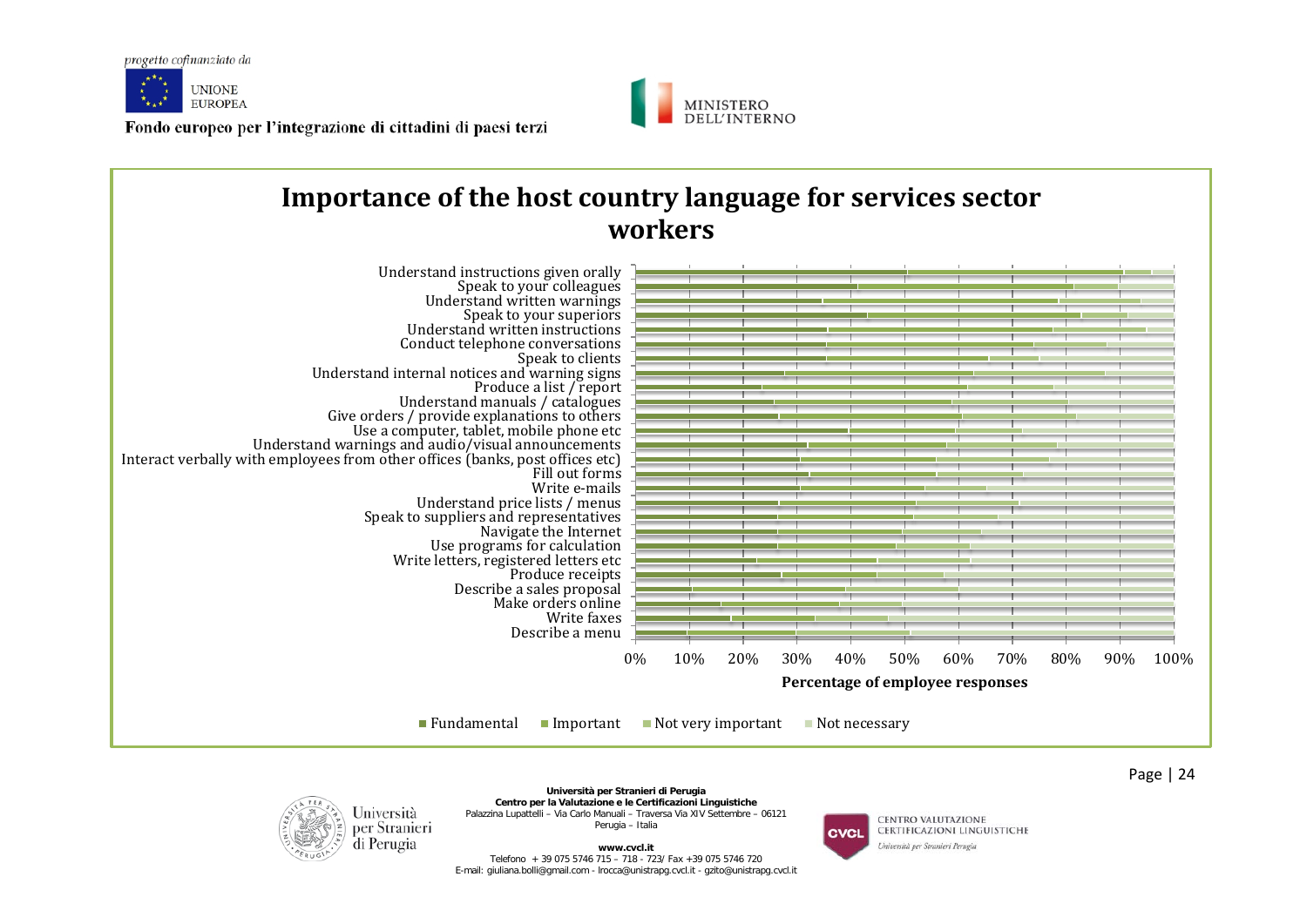



# **Importance of the host country language for catering sector workers**





**Università per Stranieri di Perugia Centro per la Valutazione e le Certificazioni Linguistiche** Palazzina Lupattelli – Via Carlo Manuali – Traversa Via XIV Settembre – 06121 Perugia – Italia

**www.cvcl.it**  Telefono + 39 075 5746 715 – 718 - 723/ Fax +39 075 5746 720 E-mail[: giuliana.bolli@gmail.com](mailto:giuliana.bolli@gmail.com) - lrocca@unistrapg.cvcl.it - [gzito@unistrapg.cvcl.it](mailto:gzito@unistrapg.cvcl.it)

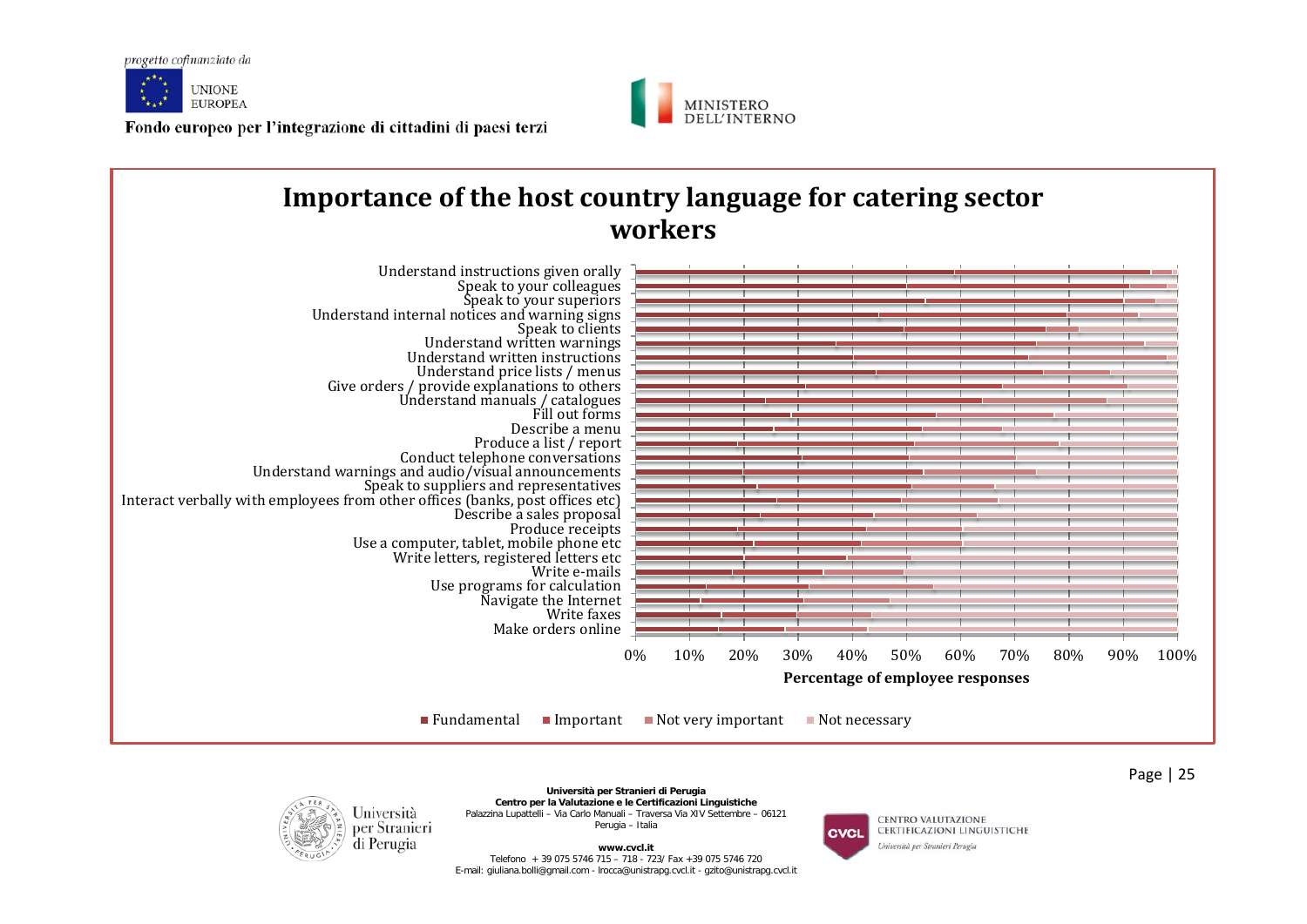



#### **5. A summary of the main findings**

The most striking aspect of the data is the degree of uniformity and agreement across countries and employment sectors, and between employers and employees, and between employers on many issues. The overall picture is of a stable workplace where employees are settled on permanent or fixed term contracts, are long term residents in the country, and are happy with their level of expertise in the host country language in terms of being able to carry out their duties and integrate at work. Employers and employees agree they have the language skills they need to perform their jobs well. Reasons for termination of employment were only reported to be related to insufficient language skills in less than 15% of cases. Migrant workers advise respecting the laws of the country, knowing and using the language as much as possible, and avoiding isolation by making contacts. This suggests a workforce who want to integrate and also move beyond their mother tongue group.

#### **5.1. Language Knowledge**

Knowledge of the host country language, (and in consequence language training) is perceived as important both by employers and employees, particularly in relation to the ability to perform the job well (rated as important by both employers and employees) and to become better integrated in in the work environment (from an employee perspective). Language knowledge is perceived important in order to find a job; it was placed third, after respecting national laws and the importance of not being isolated. Two main observations which can be drawn from the questionnaires analysis are:

- a) "Language at work" is considered very important. Language training programmes should take this into more account both in terms of language situations and activities to be carried out, but also in terms of specific, technical terms and vocabulary to be taught and learnt during language tuition.
- b) Looking at the importance of different skills, it is evident that reading, speaking and listening are considered by employees more important in their current job compared to writing: they have to listen, speak and read more than write. This is clear despite some inconsistencies in the data. Knowledge of the country language is also considered important by a substantial percentage of employees in terms of improvement of their levels of professional competence and for making progress in their professional career. This implies that the teaching and learning of writing cannot be dismissed. How best to approach teaching of this skill in order to support the personal and professional growth of migrant workers represents a further challenge.

#### **5.2. Training**

High response rates to questions on integration and professional development and competence indicate that employees are highly motivated to progress in their careers and are interested in further vocational, professional and language training. Courses on professional aspects of the job, languages and safety are rated most highly. Knowledge of the language was not seen as particularly important in order to operate safely in the workplace, perhaps because this is a knowledge, procedure or practice-based area and not so closely related to language knowledge.



Università per Stranieri di Perugia

**Università per Stranieri di Perugia Centro per la Valutazione e le Certificazioni Linguistiche** Palazzina Lupattelli – Via Carlo Manuali – Traversa Via XIV Settembre – 06121 Perugia – Italia



CENTRO VALUTAZIONE **CERTIFICAZIONI LINGUISTICHE** Università per Stranieri Perugia

MINISTERO

DELL'INTERNO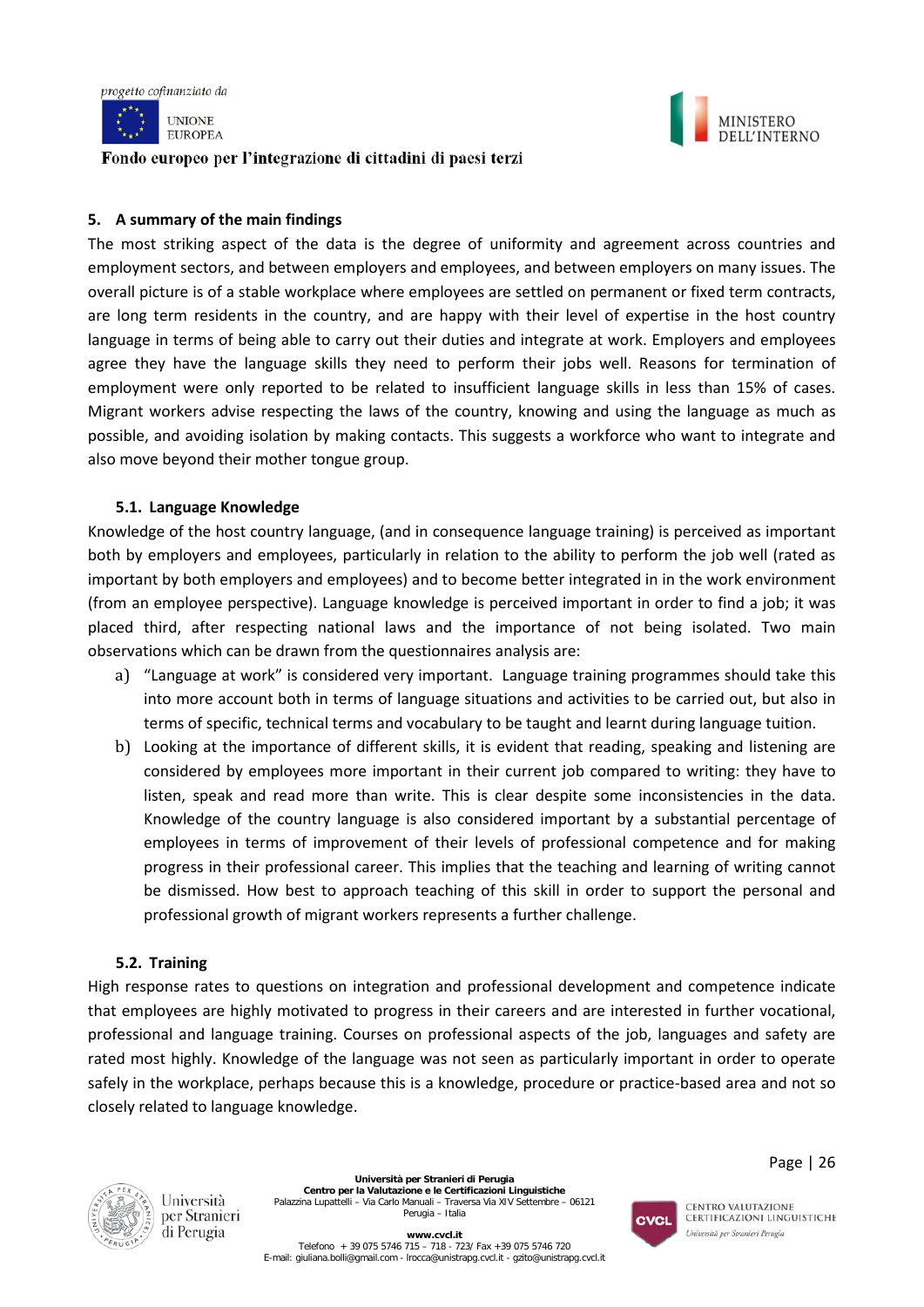



MINISTERO DELL'INTERNO

In contrast, civic education courses and courses providing information on the local area were rated much less important. The one exception to this, is the perception of the importance of accurate knowledge of national legislation. From the workers' point of view knowing the laws of the host country, with particular reference to rights and duties of the employees, is crucial in getting a job.

# **5.3. Finding a job**

Employees in all sectors and countries tend to find their job through a friend or relative, often someone already employed by the company. There is broad consensus that the host country language is used mostly for communication between employees and superiors and between colleagues in the workplace, and its second most important use is for understanding instructions. When employees share a common language or common mother tongue, it is also used in the workplace. Technical terms are important, but dialect is only thought to be of significant importance in the German catering and Italian construction industries. Overall there is a reasonable amount of flexibility in the workplace with employees adapting to the demographic of the workplace and using whatever languages are common. This probably varies from workplace to workplace, depending on the collective languages of the employees. Employees also show flexibility when it comes to working conditions, and the willingness to do both different types of work and different work to that which they previously did in their home countries.

# **6. Recommendations for best practice and further research**

# **6.1. Additional language training**

The data comes from a relatively small sample, compared to the overall migrant population. This sample of migrants has quite a good level of schooling, most of the employees have a residence permit, and the majority have a permanent contract. This migrant profile can be looked at as a potential example to follow by other migrants. Their answers can guide and direct both their colleagues and authors of tuition programmes, language teachers, and regional and national institutions involved in migrants' language training.

Technical terms are considered very important, and coupled with an interest in language courses and professional development, a course which combined specialist language input and some professional issues would be welcomed by employees. Courses on safety are also appreciated by the migrant workforce. Most workers in construction and many in catering in Germany and Italy feel that knowledge of the dialect is important so training or help with this aspect would also be welcome.

# **6.2. Further research into multilingualism**

The multilingual aspect of the communication between colleagues would be worth investigating, to find out to what extent the host country language, the mother tongue, or a common language are used, and for what purposes. The survey did not investigate when different languages were used and to what extent. It would be useful to discover what language is used for work-related tasks, what language is used for social



Università per Stranieri di Perugia

**Università per Stranieri di Perugia Centro per la Valutazione e le Certificazioni Linguistiche** Palazzina Lupattelli – Via Carlo Manuali – Traversa Via XIV Settembre – 06121 Perugia – Italia



CENTRO VALUTAZIONE CERTIFICAZIONI LINGUISTICHE Università per Stranieri Perugia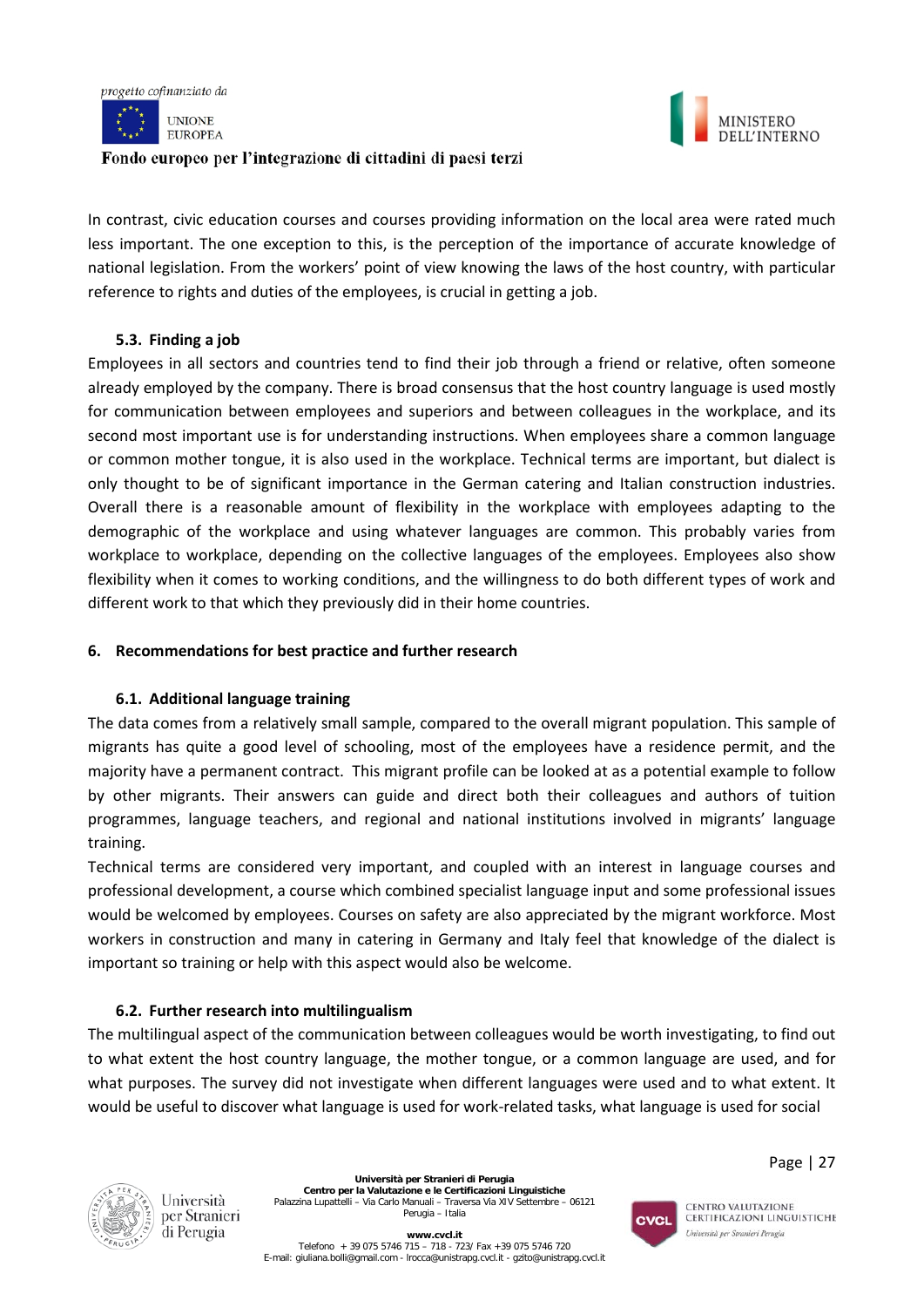





interaction at work, and, in situations where mother tongues are different, whether the host country language or another common language is used, and why this might be the case.

# **6.3. Further research into integration**

The readiness of the employees to recommend their place of work to others, their satisfaction in their linguistic abilities to do their job, their interest in professional development and the length of time they have been in the country all indicate a stable and motivated migrant workforce. It would be worth investigating in greater detail what motivates them in the workplace, and what contributes to their integration, both at work and in their social network.

# **6.4. Increased communication between stakeholders**

The employees are interested in courses which take place at work, but many do not have the time or energy to attend courses outside work, or may not have the resources to find out about them. There is an interest in continuing to study as an adult and to develop professionally so any initiatives to introduce courses or training into the work environment or to facilitate participation in or awareness of training activities outside work would be welcome, particularly those that did not require a substantial time commitment and are closely related to the job or the language.

There is a need for more communication among employers or agencies that are enrolling migrants from third countries, and between national and local institutions involved in the migrants' language training to find a workable solution which fosters professional and language training of migrants.

# **6.5. Further research into recruitment practices**

It appears that most employers assess the knowledge of the country language through an interview. It may be useful to think about a kind of Migrant Language Portfolio. This could take the form of a dossier where the migrants could keep information of all courses followed, certificates obtained, and possibly evaluation of their language knowledge by teachers, previous employers and so on. It would be useful to explore findings on the use of the European Language Portfolio promoted by the Council of Europe.

Recruitment through current employees is favoured by employees and employers. The readiness of employees to inform friends and relatives of opportunities in the workplace suggests that they are happy in the workplace and happy to recommend their employer to others and this is perhaps a good barometer of employee satisfaction. It appears this informal network generates as many or more employees than other more expensive channels. Whether the recommendation of an employee then leads to an applicant following up at a job centre or through an advert would be worth finding out, in order to evaluate whether advertising is worth the expense, and if the recommendation from a current employee is either the initial step or the only step.

On the other hand, substantial recruitment by word of mouth implies that the information provided at national and regional level by employment agencies does not reach the majority of migrants and this needs The employers highlight the importance of flexibility in the workforces and a shared understanding of the company's mission. The migrant workers also highlight flexibility in the workplace as a key factor in

Page | 28



Università per Stranieri di Perugia

**Università per Stranieri di Perugia Centro per la Valutazione e le Certificazioni Linguistiche** Palazzina Lupattelli – Via Carlo Manuali – Traversa Via XIV Settembre – 06121 Perugia – Italia



CENTRO VALUTAZIONE CERTIFICAZIONI LINGUISTICHE Università per Stranieri Perugia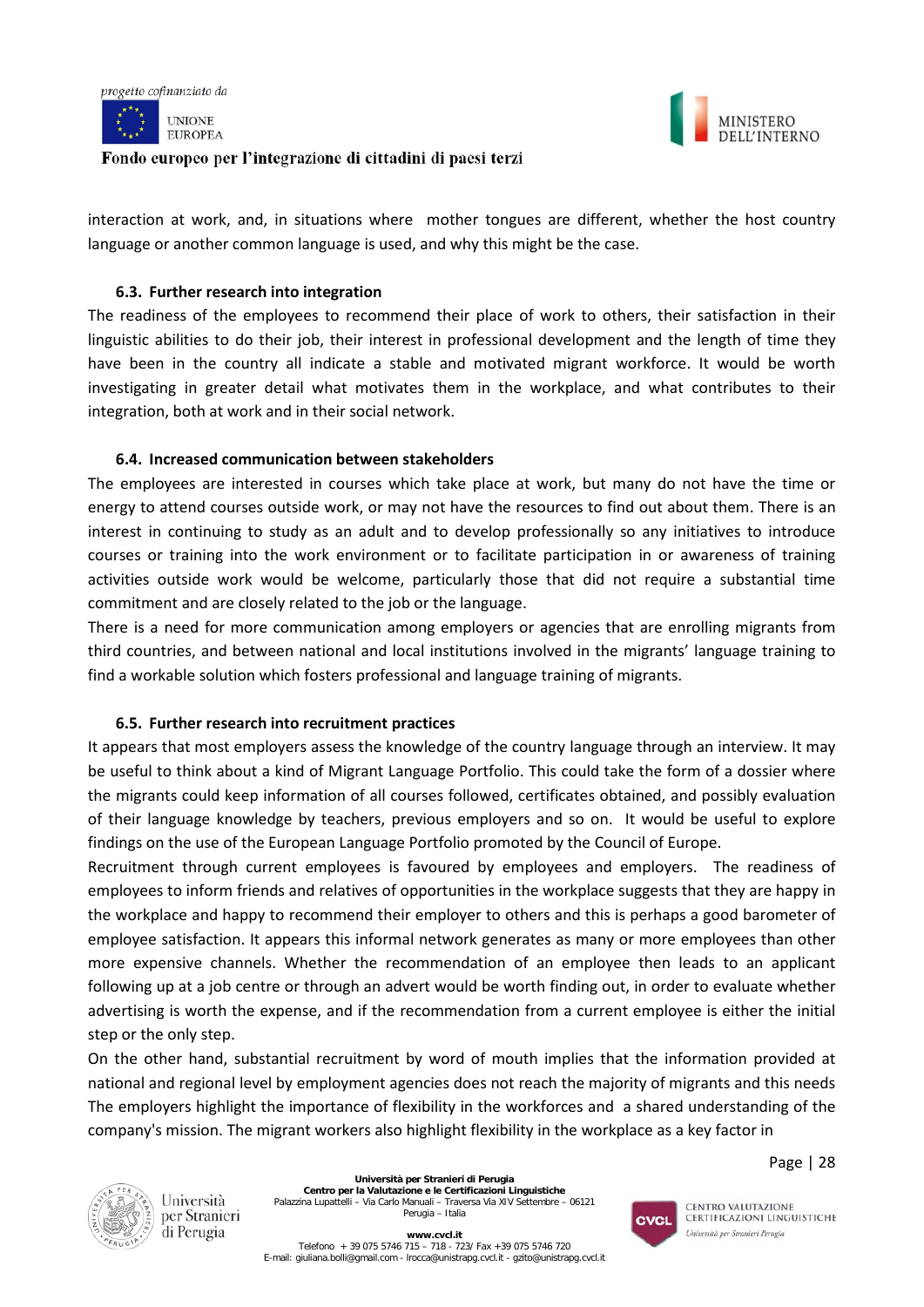





obtaining a job. Flexibility, coupled with an awareness of and a willingness to work towards achievement of the company's mission seem to be common concepts in today's wider work context. We recommend investigating what this flexibility actually implies in practice within the migration context.

# **7. Conclusion**

In our view, what emerges clearly through all the data is the need for more systematic communication between employers, institutions involved in migrants' training and national and regional authorities in order to coordinate action and to share solutions to common areas of concern.

Promoting agreement and dialogue between local and national institutions, one of the initial objectives of this research project, is a step in the right direction.





Page | 29

**www.cvcl.it**  Telefono + 39 075 5746 715 – 718 - 723/ Fax +39 075 5746 720 E-mail[: giuliana.bolli@gmail.com](mailto:giuliana.bolli@gmail.com) - lrocca@unistrapg.cvcl.it - [gzito@unistrapg.cvcl.it](mailto:gzito@unistrapg.cvcl.it)

CENTRO VALUTAZIONE **CERTIFICAZIONI LINGUISTICHE** Università per Stranieri Perugia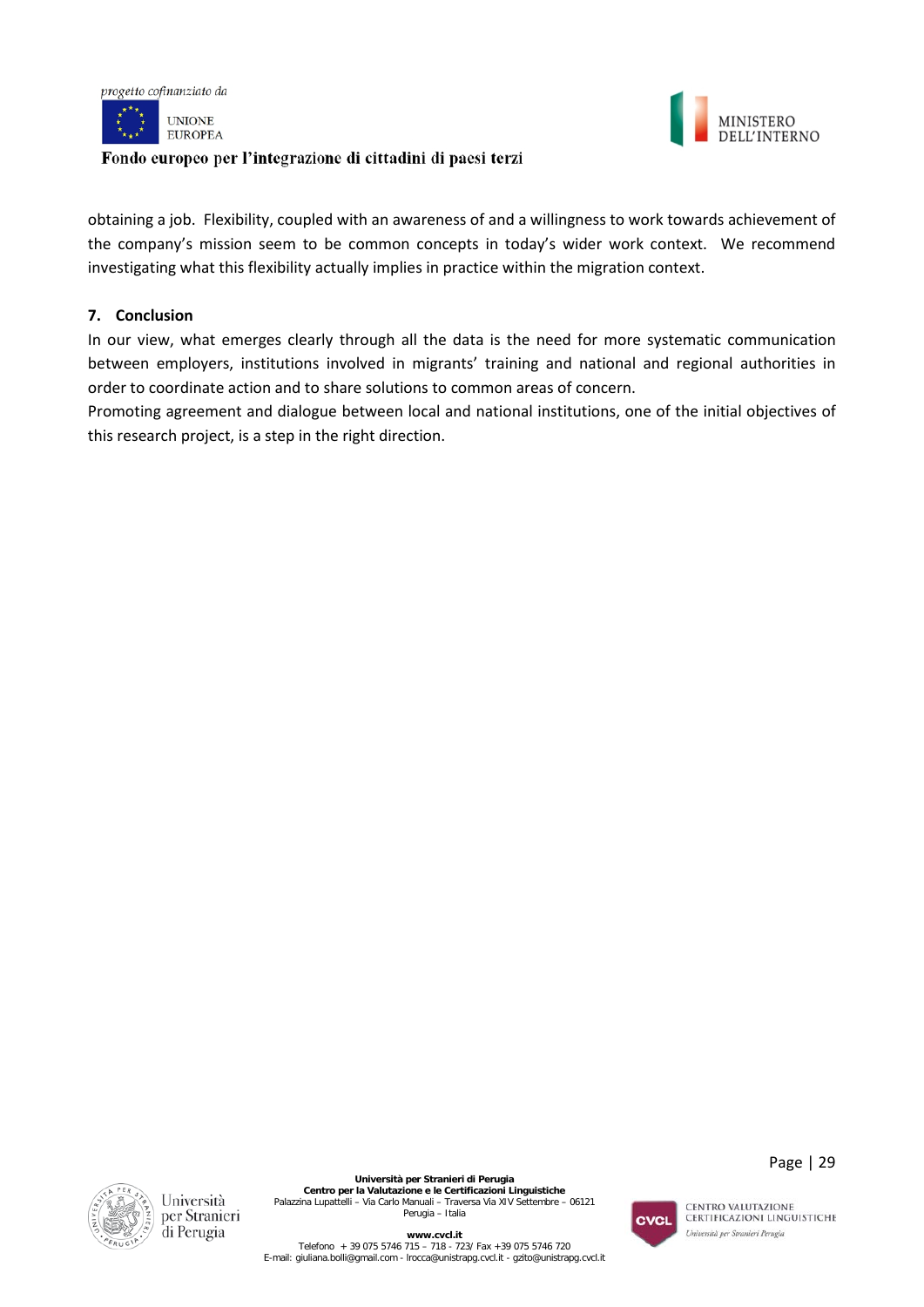

**UNIONE EUROPEA** 

# Fondo europeo per l'integrazione di cittadini di paesi terzi



#### **Acknowledgments**

We wish to thank all our colleagues from Italy, Germany, Portugal and the UK for their fundamental contribution in realizing this Project. We also wish to thank all the migrant employees for the feedback given in responding to the questionnaires and all the employers for their cooperation and support.

In particular we thank:

- CAPLE, Faculty of Letters, University of Lisbon, Lisbon
- City-Bus Mainz GmbH, Mainz
- Consol Software GmbH, München
- DSW 21, Dortmund
- Fábulas, Lda., Lisbon
- Faisal Kebab
- Freescale Halbleiter GmbH, München
- GeoData + GmbH, Dortmund
- Goethe-Institut e.V., München
- Impresa Cosir Edg Marcon Uitirio
- Impresa Prevedello Isidoro SRL
- Impress Coletto SRL
- Industrie Cotto Possagno SA
- Lacon Electronic GmbH, München
- McDonalds, Systemgastronomie Eckstein GmbH, Osnabrück
- Nordsee GmbH, Bremerhaven; Mitarbeiter aus der Filiale in München
- Okay Services, München
- Stella Franza
- Teckentrup GmbH & Co KG, Aichach
- Telhas Cobert, SA., Torres Vedras
- workaBees, Berlin
- Zapfwerke GmbH, Schwaig



Università per Stranieri di Perugia

**Università per Stranieri di Perugia Centro per la Valutazione e le Certificazioni Linguistiche** Palazzina Lupattelli – Via Carlo Manuali – Traversa Via XIV Settembre – 06121 Perugia – Italia